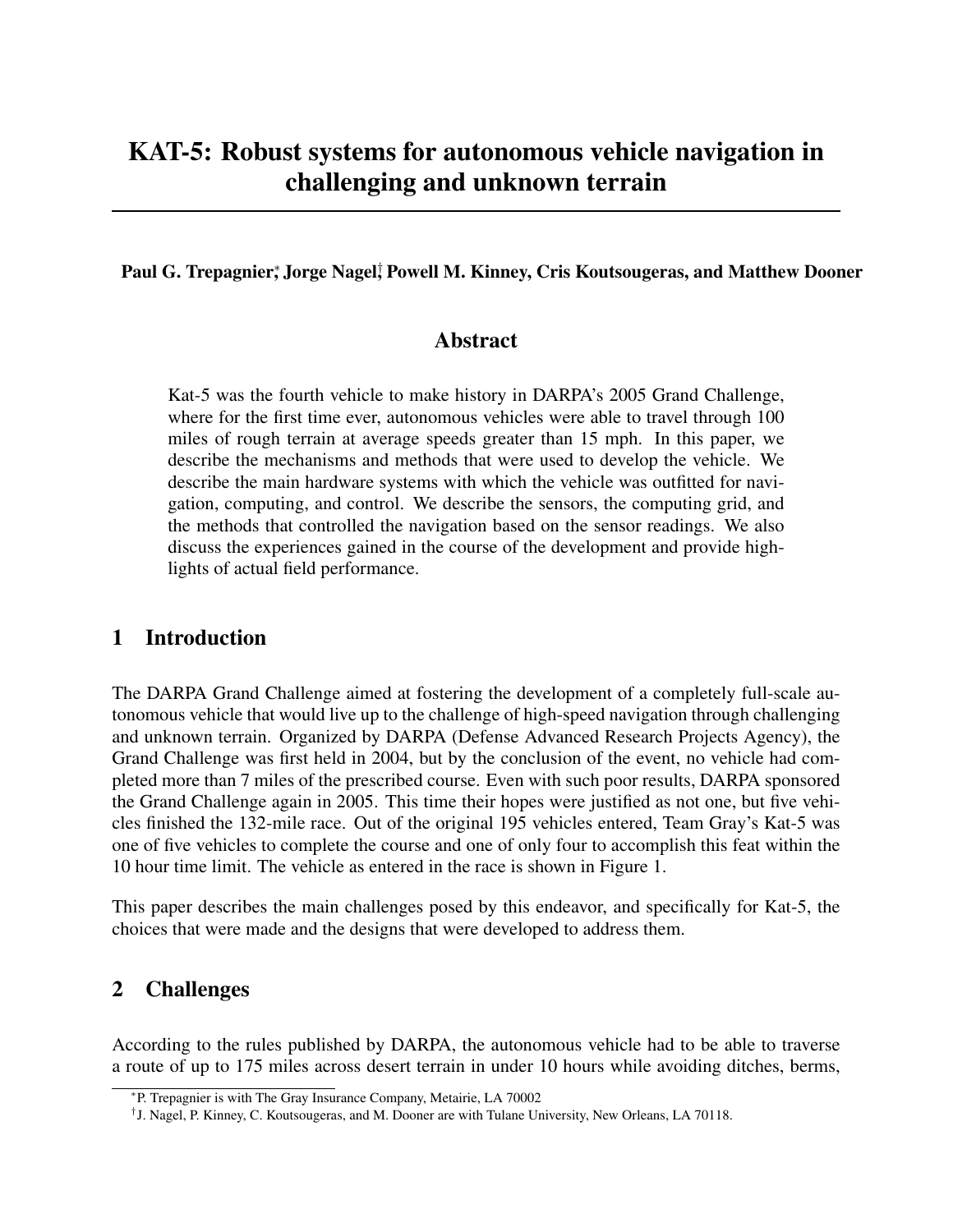

Figure 1: Team Gray's Kat-5 as entered in the 2005 Grand Challenge.

rocks, boulders, fences, and other natural or man-made obstacles [DARPA, 2005b]. The route to be followed was unknown by the team until two hours before the start of the race. It consisted of a series of GPS waypoints which were an average of 275 feet apart. For each waypoint, an acceptable lateral boundary around the waypoint was also specified. The sequence of waypoints and the lateral boundaries specified a corridor that the vehicle had to stay within or the vehicle could be disqualified by officials (see Figure 2). The route was only given as a sequence of GPS waypoints but otherwise it was completely unknown; not just unrehearsed. The rules did not prevent normalization of DARPA's data before they were fed to the vehicles, neither did they prevent elevation map databases, however, Kat-5 did not make use of any information other than its sensor readings and DARPA's waypoint data given to it in raw form.



Figure 2: The corridor as defined by DARPA. See [DARPA, 2005a].

These conditions presented many challenges that needed to be met by innovative hardware and software design. The following subsections present an overview of each of the main challenges provided by the DARPA Grand Challenge.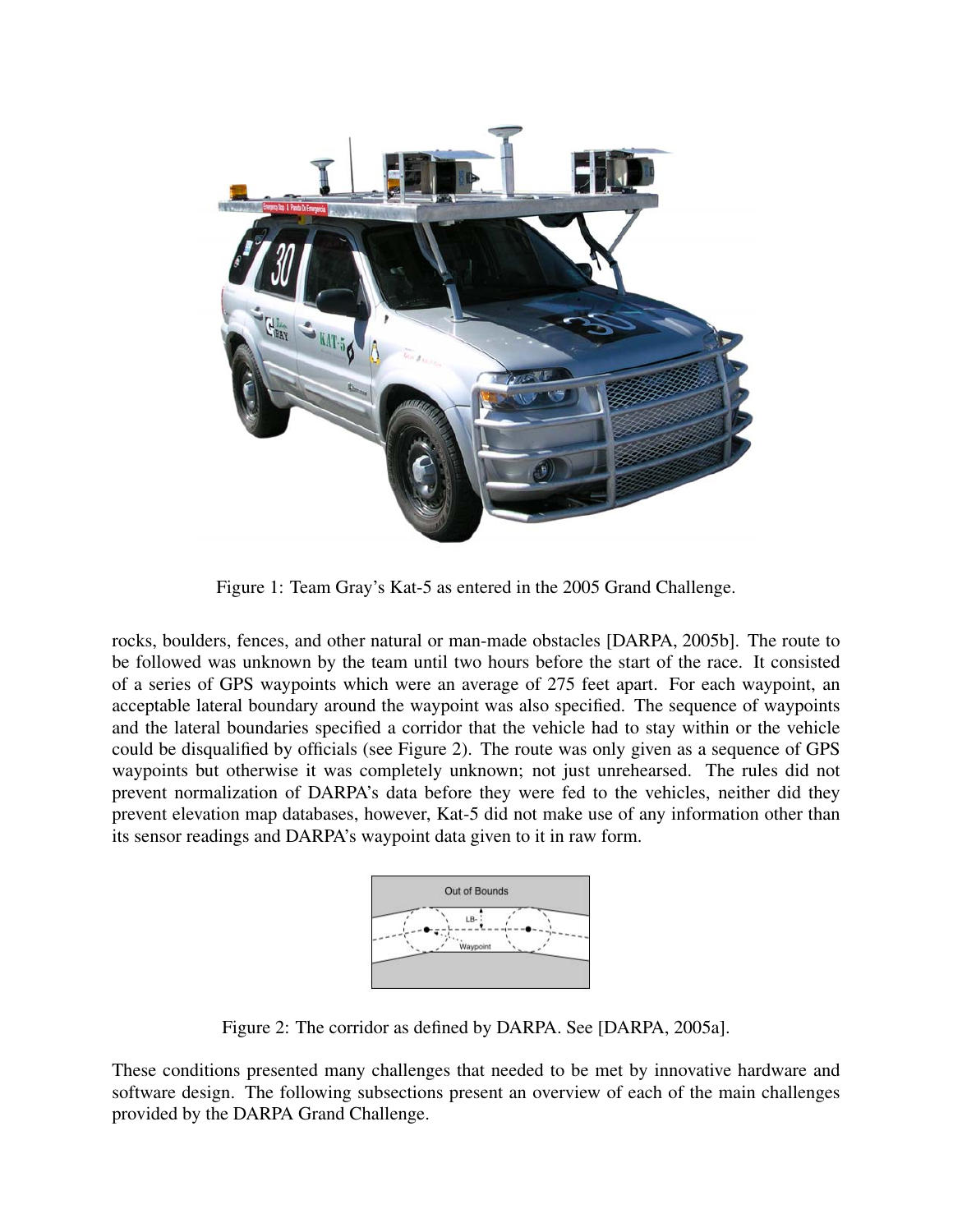#### 2.1 Endurance and Reliability

The actual race route was a substantial distance of 132 miles which had to be completed without refueling or pit stops. Having to endure this length of distance in rough terrain at relatively high speed is a massive endurance test for any vehicle, let alone a vehicle operating autonomously. Every piece of hardware on the vehicle could become a failure point due to the excessive shock and vibration caused by the rough terrain.

## 2.2 Environment Sensing

All decision making for steering and other controls had to be based solely on the data collected by the vehicle's onboard sensors. This introduces a major problem as collecting and fusing sensor data can be a computationally expensive process and the sensor data itself can be difficult to interpret [Coombs et al., 2001]. In addition, the vehicle must be able to accurately identify its own position through an onboard sensor. The data readings then have to be coordinated with position readings. Timestamping is complicated by delays of the onboard computer networks.

## 2.3 Artificial Intelligence

Based solely on the sensory data collected, the vehicle needed to independently decide how to generate control signal sequences for steering, braking, and acceleration so that it could avoid obstacles and stay within the given course. In addition, it needed to adjust speed to make sure that the vehicle would execute turns safely.

## 2.4 Control Systems

The combination of all of the aforementioned navigational constraints along with the requirement for high vehicle speed created the need for a very agile set of physical actuators and control algorithms. These algorithms and actuators had to respond to the need for abrupt changes in speed and steering quickly in order to handle the rapidly changing environment.

In addition to the above, this team had to work on a short development timeline. Unlike many of the other teams that competed in the 2005 Grand Challenge, this team entered the competition at a late date. As a result, we effectively had only six months to create and test the complete autonomous vehicle.

# 3 System Design

A 2005 Ford Escape Hybrid was used as the base vehicle platform for the autonomous vehicle. This vehicle contains both a typical four-cylinder gas engine and a 330-volt electric motor/generator. The hybrid system allows for the vehicle to adapt intelligently to many different driving situations with maximum efficiency and performance by automatically using a combination of the two. [Ford Motor Company, 2005]. This ensures maximum fuel economy, but still acceptable perfor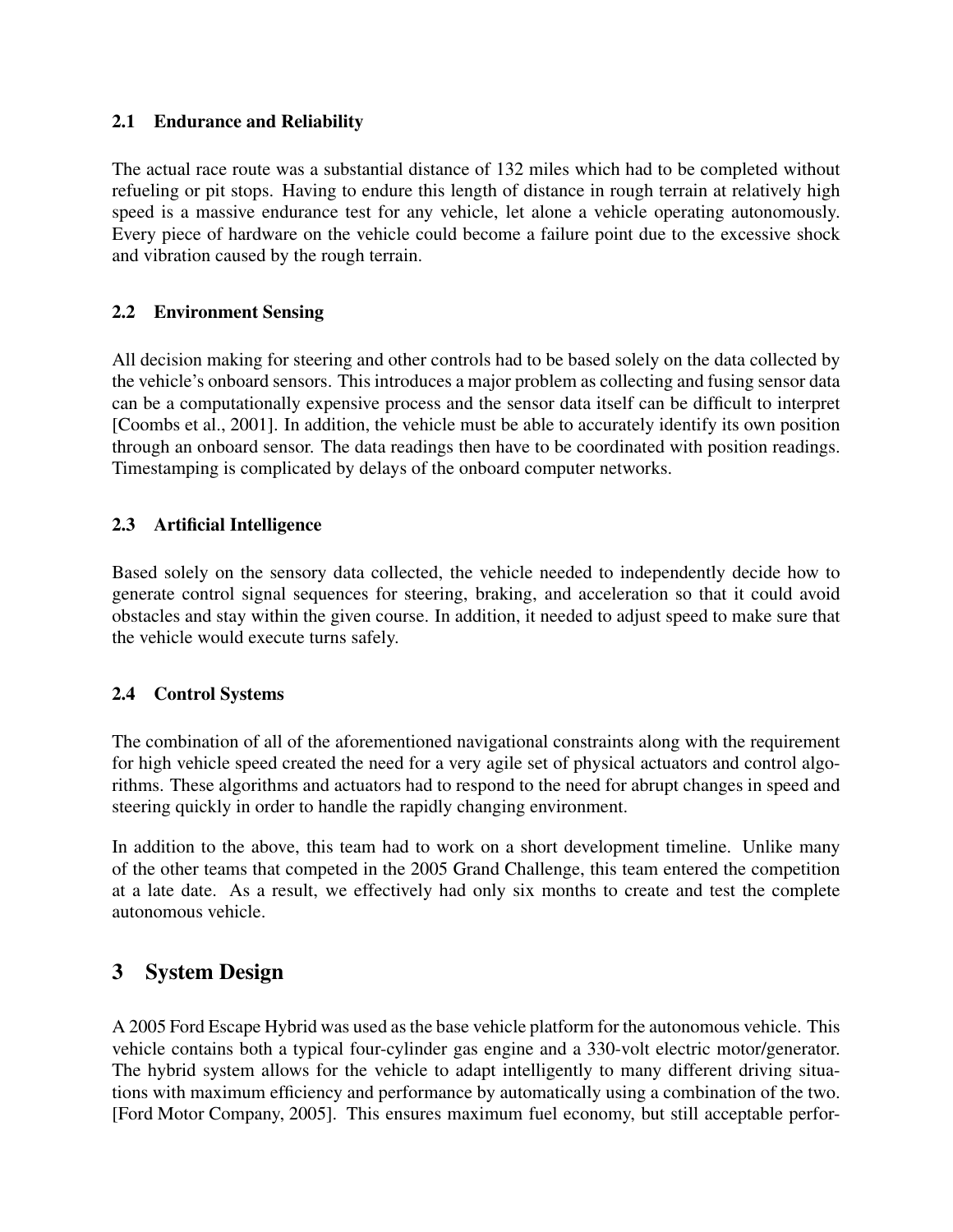mance. This vehicle was chosen because of the system that it was already outfitted with in order to power its electric motor. This system was capable of supplying enough clean power for the additional onboard electronics without an additional alternator or generator. It also had sufficient ground clearance for rough terrain and a wheel base that offered a good balance between agile maneuverability and stability.

During this project, the physical vehicle was viewed as a "black-box" and was only interfaced with at the highest level. The following sections describe the hardware components that were used to make the vehicle capable of operating autonomously and handling the challenges presented in the previous section. The hardware architecture for Kat-5 is outlined in Figure 3.



Figure 3: The communication architecture in Kat-5.

## 3.1 Computing Devices

The computing capacity for the autonomous vehicle was provided by a computing grid consisting of four networked computers. The computers included two identical marine computers running Linux and two identical Apple Mac Mini computers running OS X. Marine computers (made for use on boats) were used as the two main computers because they would run on 12 volts of direct current without modifications to their power supplies and also because they already had integrated shock mounts. One of the marine computers was dedicated to processing data from the sensors, while the other was dedicated to producing navigation control signals. The Mac Mini performed all of the path planning.

A key challenge associated with the computing devices was making them hardened against shock and vibration. The two marine computers were designed for a hostile environment, so they came with integrated shock mounts and were capable of withstanding shocks of up to 30 Gs. Also, each of their connections (both internal and external) came reinforced with silicon glue and other restraints to ensure that they could not come loose due to shocks and vibrations encountered in rough seas. A similar shock mount system was also created in house for the Mac Minis. An image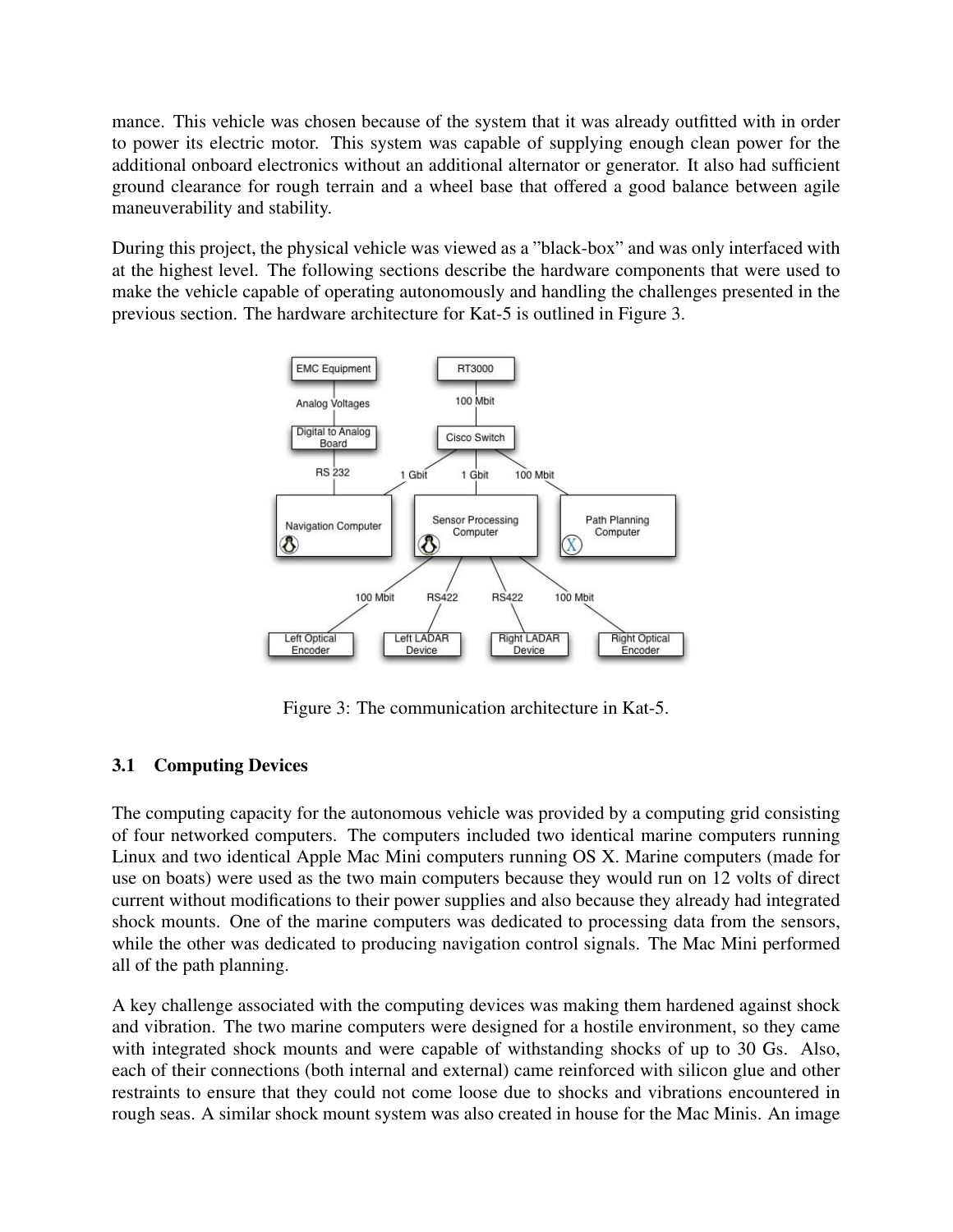of the shock mount system is shown in Figure 4. The computing devices were linked together by a rugged Cisco 2955 Catalyst switch capable of handling shocks of up to 50 Gs. A mix of UDP and TCP protocols were used for the ethernet communications, with UDP being used for communications where reliability was not as important as speed and TCP for communications where reliability was paramount.



Figure 4: The shock mount system for the navigation computer could withstand shocks of up to 30 Gs.

## 3.2 Vehicle Actuators

Interfacing with the primary vehicle controls (steering wheel, accelerator, and brake) was accomplished by a custom drive-by-wire system designed by Electronic Mobility Controls (EMC). This is a custom solution designed to outfit vehicles for handicapped drivers. It consists of actuators and servos mounted on the steering column, brake pedal, throttle wire, and automatic transmission. It is primarily controlled by a console with a touch-sensitive screen and an evaluator's console which contains a throttle/brake lever and a miniature steering wheel. We bypassed these controls and connected the equipment's wire harness to a computer via a digital to analog board. Thus, the electrical signals that the manual controls would normally produce were actually produced by the computer (which later will be referred to as the navigation computer). These electrical signals took the form of the analog voltages shown in Table 1.

| Input                                  |                    |     | Voltage Range   Digital Steps   Software Range |
|----------------------------------------|--------------------|-----|------------------------------------------------|
| Steering                               | $\pm 0.4V$ to 4.6V | 512 | $-250$ (left lock) to 250 (right lock)         |
| Accelerator/Brake $\vert$ 0.4V to 4.6V |                    | 256 | $-124$ (full brake) to 124 (full accel-        |
|                                        |                    |     | erator)                                        |

Table 1: Input voltages and corresponding digital ranges for interfacing with EMC equipment.

The EMC equipment was chosen because it inherently satisfied many of the previously mentioned challenges. Since the equipment is designed for handicapped drivers and must meet Department of Transportation standards, it is fully redundant and very rugged. It also has a very fast reaction time when given a command, so it can quickly turn the steering wheel or apply the brake if it needs to. It was also able to be installed and tested very quickly by trained experts, so our short development timeline was not adversely affected.

After initial testing during a hot summer day, we noticed that the computing equipment was over-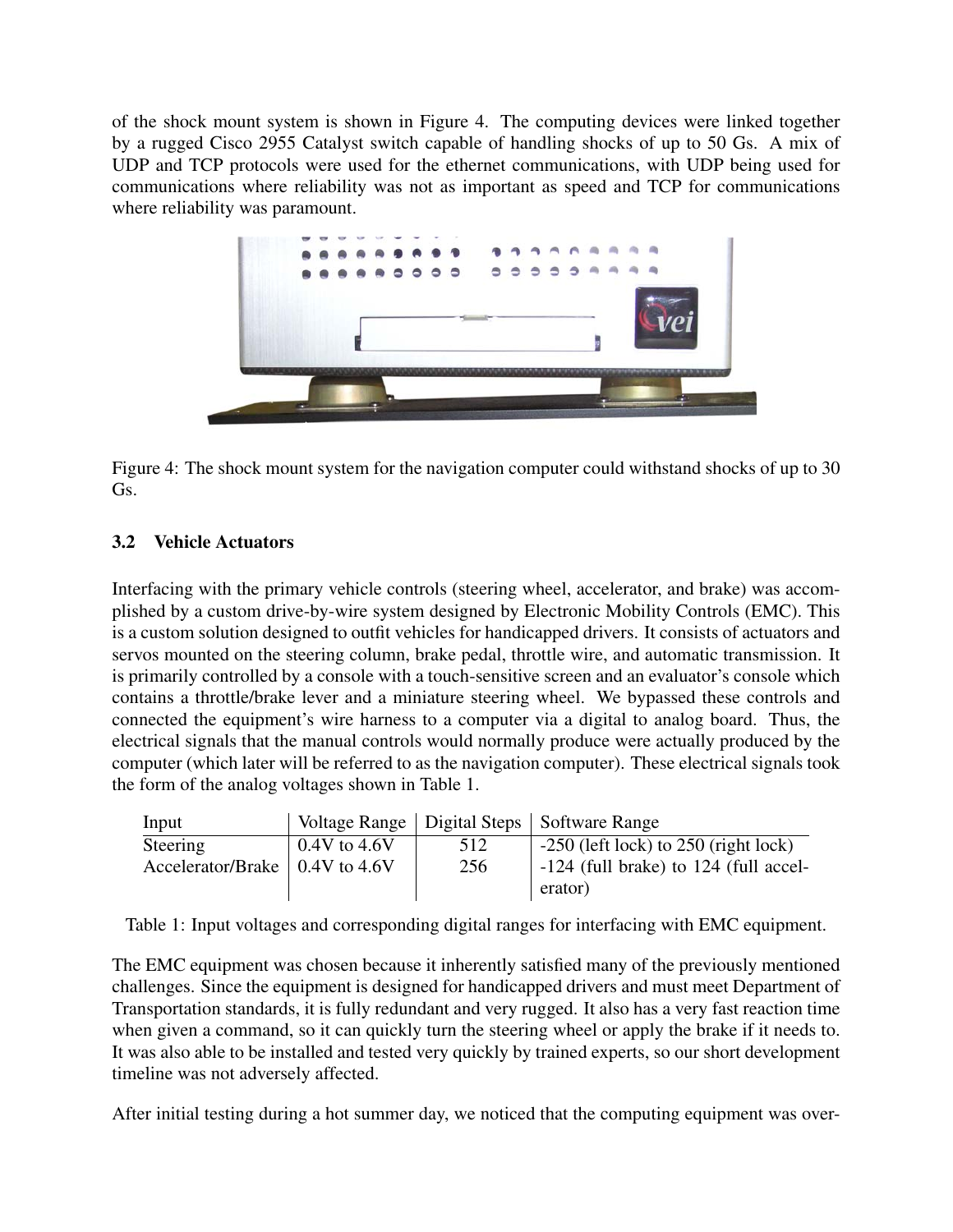heating and then malfunctioning due to the high temperatures in the cabin of the car. This revealed an issue between having proper fuel efficiency and having an acceptable cabin temperature. If the air conditioner was kept on its highest setting, the equipment did not overheat, but the resulting fuel economy was projected to be too low to finish the expected 175 mile race (projections were based on the fuel economy of the 2005 Ford Escape 4 cylinder model). This lowered fuel economy was due to the fact that if the air conditoning system on a Ford Escape Hybrid is set to its maximum setting, then the compressor must run constantly, which causes the gasoline engine to also run constantly. This defeats the whole fuel efficient design of the hybrid's engine as explained previously.

As a result of this problem, we created a simple on/off mechanism for the air conditioning system that was suited to the cooling needs of the equipment rather than the passenger's comfort. The device consisted of a temperature sensor, a BASIC stamp, and a servo motor. We mounted the servo to the air conditioning system's control knob so that the servo could turn the air conditioner on and off. The BASIC stamp is a simple programmable micro-controller with 8 bidirectional input and output lines and a limited amount of memory which can hold a small program. We programmed the BASIC stamp to monitor the temperature of the cabin near the equipment. If the temperature dropped below a certain threshold, the air conditioner was turned off. If the temperature rose above a certain temperature, the air conditioning system was turned to its maximum setting. This simple system solved our temperature problems while not adversely affecting our fuel efficiency, yet still only interfacing with the vehicle at its highest level.

#### 3.3 Positioning System

The position and pose of the car is reported by an Oxford Technical Solutions RT3000, an integrated Global Positioning System (GPS) with two antennas and an Inertial Navigation System (INS). This system ensures that the vehicle is aware of its position on the Earth with a best-case accuracy of less than 10 centimeters. This accuracy is possible due to its use of the Omnistar High Performance (HP) GPS correction system. Nominal accuracies of the different parameters available from the RT3000 are shown in Table (2).

| Parameter               | Accuracy        |
|-------------------------|-----------------|
| Position                | $10 \text{ cm}$ |
| <b>Forward Velocity</b> | $0.07$ km/hr    |
| Acceleration            | 0.01%           |
| Roll/Pitch              | 0.03 degrees    |
| Heading                 | $0.1$ degrees   |
| <b>Lateral Velocity</b> | $0.2 \%$        |

Table 2: Accuracies of primary vehicle parameters given by the RT3000. [Oxford Technical Solutions, 2004]

The RT3000 uses a Kalman filter to blend all of its inputs so as to derive clean unbiased estimates of its state. A Kalman filter is a method of estimating the state of a system based upon recursive measurement of noisy data. In this instance, the Kalman filter is able to much more accurately estimate vehicle position by taking into account the type of noise inherent in each type of sensor and then constructing an optimal estimate of the actual position [Kelly, 1994]. In the standard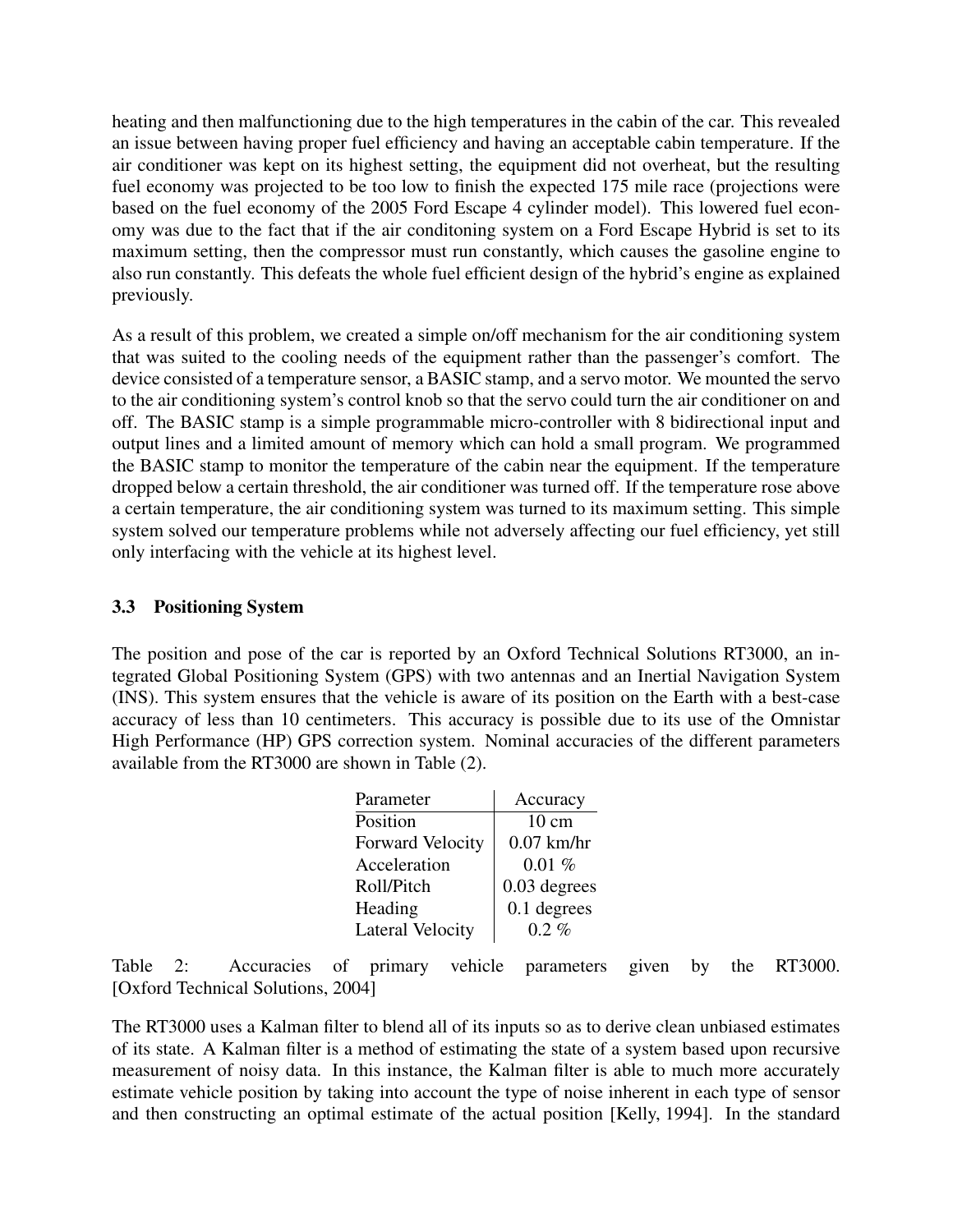RT3000, there are two sensors (GPS and INS). These two sensors complement each other nicely as they both have reciprocal errors (GPS position measurements tend to be noisy with finite drift while INS position measurements tend to not be noisy but have infinite drift) [Bruch et al., 2002].

The RT3000 also accepts additional custom inputs to reduce drift in its estimate of vehicle position when GPS is not available. This is important since when GPS is not present, the estimate of position will begin to drift due to the Kalman filter's heavy reliance on INS measurements. One of these custom inputs is a wheel speed sensor which provides TTL pulses based upon an encoder placed on a single wheel on the vehicle. When a wheel speed sensor is added to the RT3000, it initially uses GPS data to learn how these TTL pulses correspond to actual vehicle movement. Then when GPS data is not available due to tunnels, canyons, or other obstructions, the RT3000 is able to minimize the positional drift by making use of the wheel speed sensor and its latest reliably known correspondence to the vehicle's movement. [Oxford Technical Solutions, 2004].

The wheel speed sensor consisted of a digital sensor capable of detecting either ferrous metal or magnets that are in motion. We mounted it in the wheel well adjacent to the stock Antilock Brake System (ABS) sensor, which allowed the wheel speed sensor to read the same magnets mounted on the wheel that the ABS sensor did.

This level of accuracy allowed the car to precisely know its location on the earth, and therefore made the artificial intelligence algorithms much more accurate. Its 100 Hz refresh rate also notified the control systems of positional error very quickly, which allowed for immediate corrections in course due to bumps from rough terrain and other sources of error.

## 3.4 Vision Sensors

Two Sick LMS 291 Laser Detecting and Ranging (LADAR) devices provided the autonomous vehicle with environmental sensing. Each LADAR device scans a two-dimensional plane using a single pulsed laser beam that is deflected by an internal rotating mirror so that a fan shaped scan is made of the surrounding area at half-degree intervals [Sick AG, 2003]. Rather than pointing the LADAR devices at the ground horizontally, we mounted the LADAR devices vertically. We chose to align them vertically because it made obstacle detection much easier. In the simplest case, by analyzing the measurement data beam by beam in angular order, obstacles were easy to locate as either clusters of similar distance or gaps in distance [Coombs et al., 2001].

A set of two 12 volt DC batteries connected in series supplied the required 24 volts of DC current required for the two Sick LADAR devices. These two batteries were then charged by an array of six solar panels that were placed on the top of the vehicle's aluminum rack. These solar panels were then divided into two sets of three panels each, and each set was connected to a solar regulator which monitored the status of the corresponding battery that it was connected to, and provided charge when necessary. The solar panels were the only source of power supplied to the two batteries that comprised the 24 volt power system.

Next, we built a platform that oscillated back and forth, so that the LADAR units would scan all of the terrain in front of the vehicle repeatedly. To ensure that we knew the precise angle at which the LADAR devices were pointed at any time, an ethernet optical encoder from Fraba Posital was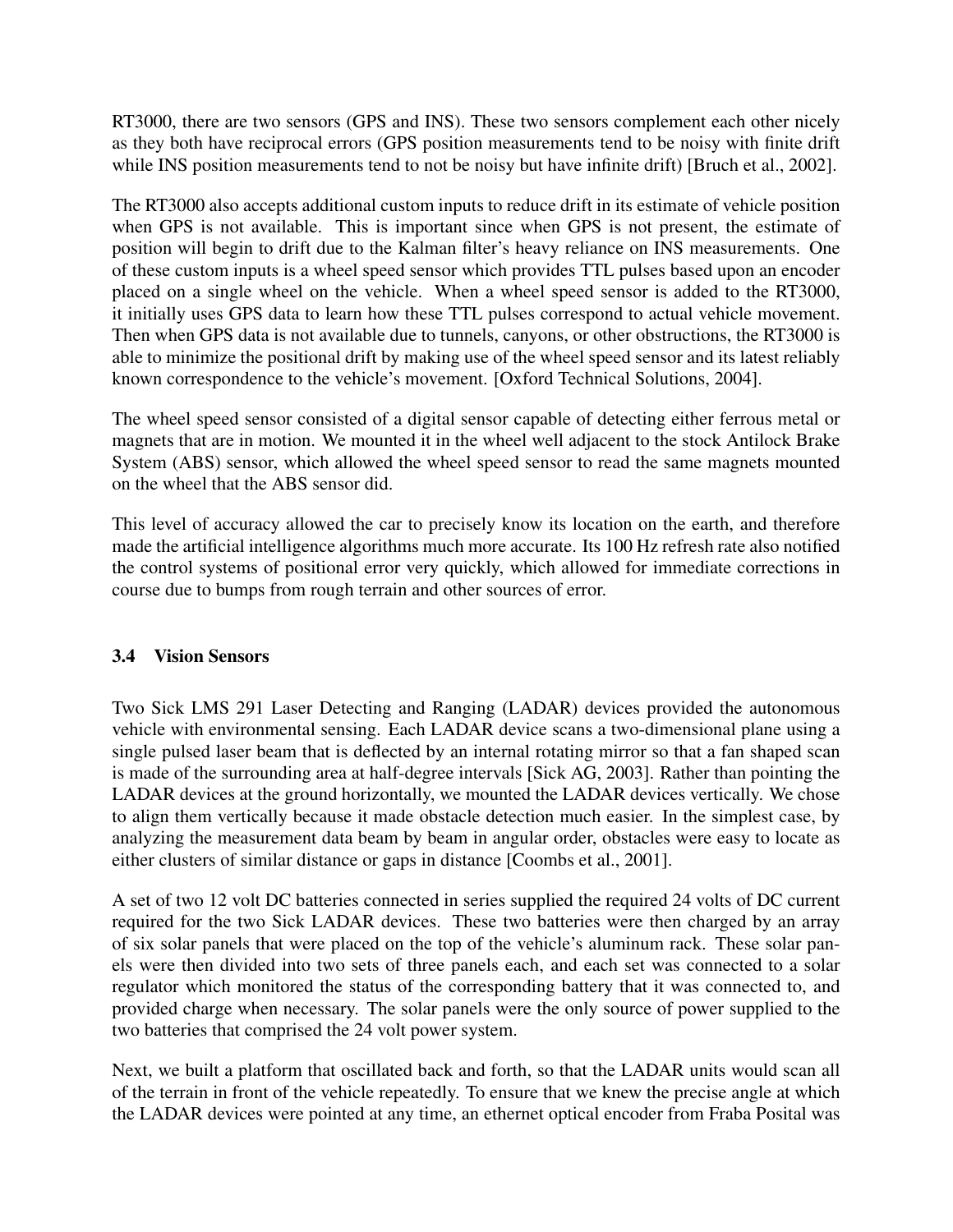placed on the shaft which was the center of rotation. The optical encoder provided both the current angle and the angular velocity of the shaft. To decrease the delay between reading a value from the sensor and reading a value from the encoder, a separate 100 MBit ethernet connection with its own dedicated ethernet card was used to connect the I/O computer with the encoder. This delay was assumed to be the result of the TCP protocol's flow control algorithms [Jacobson and Karels, 1988] and their handling of congestion in the ethernet switch. After placing each encoder on its own dedicated ethernet connection, communications delays between the encoder and the I/O computer were relatively consistent at approximately .5 ms.

Testing revealed that the actual LADAR scan was taken approximately 12.5 ms before the data was available at the I/O computer. When this time was added to the .5 ms of delay from the encoder communications, we had a 13 ms delay from the actual scan to the actual reading of the encoder position and velocity. To counteract the angular offset this delay created, we multiplied the velocity of the encoder times the communications delay of .013 seconds to calculate the angular offset due to the delay. This angular offset (which was either negative or positive depending on the direction of oscillation) was then added to the encoder's position, giving us the actual angle at the time when the scan occurred. This extra processing allowed us to accurately monitor the orientation of the LADAR platform to within .05 degrees.

Although the vehicle's vision system was only comprised of these two LADAR devices, their oscillating platforms and vertical orientation allowed them to sense the environment with very fine detail and as precise an accuracy as possible. Figure 5 shows an actual picture of a parking lot and the resulting maps from the sensor readings. Several holes are visible in the 3D elevation map, especially along the right side of the image. These are artifacts created by the fact that the lasers cannot see behind obstacles. Therefore, the section behind an obstacle will have no elevation data associated with it. We designed both oscillating mounts to cover a thirty degree range and mounted each of them on different sides of the vehicle. This allowed us to have much finer detail in the center of the path, as both LADAR devices were able to scan this area. It also offered redundant coverage in the center of the path so that if one sensor failed, the vehicle could still sense obstacles most likely to be directly in its path.



Figure 5: A sample 3D elevation map (a) created by the vision system and the actual terrain (b) it was created from.

All sensor readings had to be converted to a common coordinate system, which was chosen to be the geospatial coordinate system because the GPS reports vehicle position in the geospatial coordinate system. The two Sick LMS 291 LADAR units captured a two-dimensional scan of the terrain in front of the vehicle along with the exact time at which the scan took place. Using the highly accurate data from the RT3000, these two-dimensional scans were then transformed into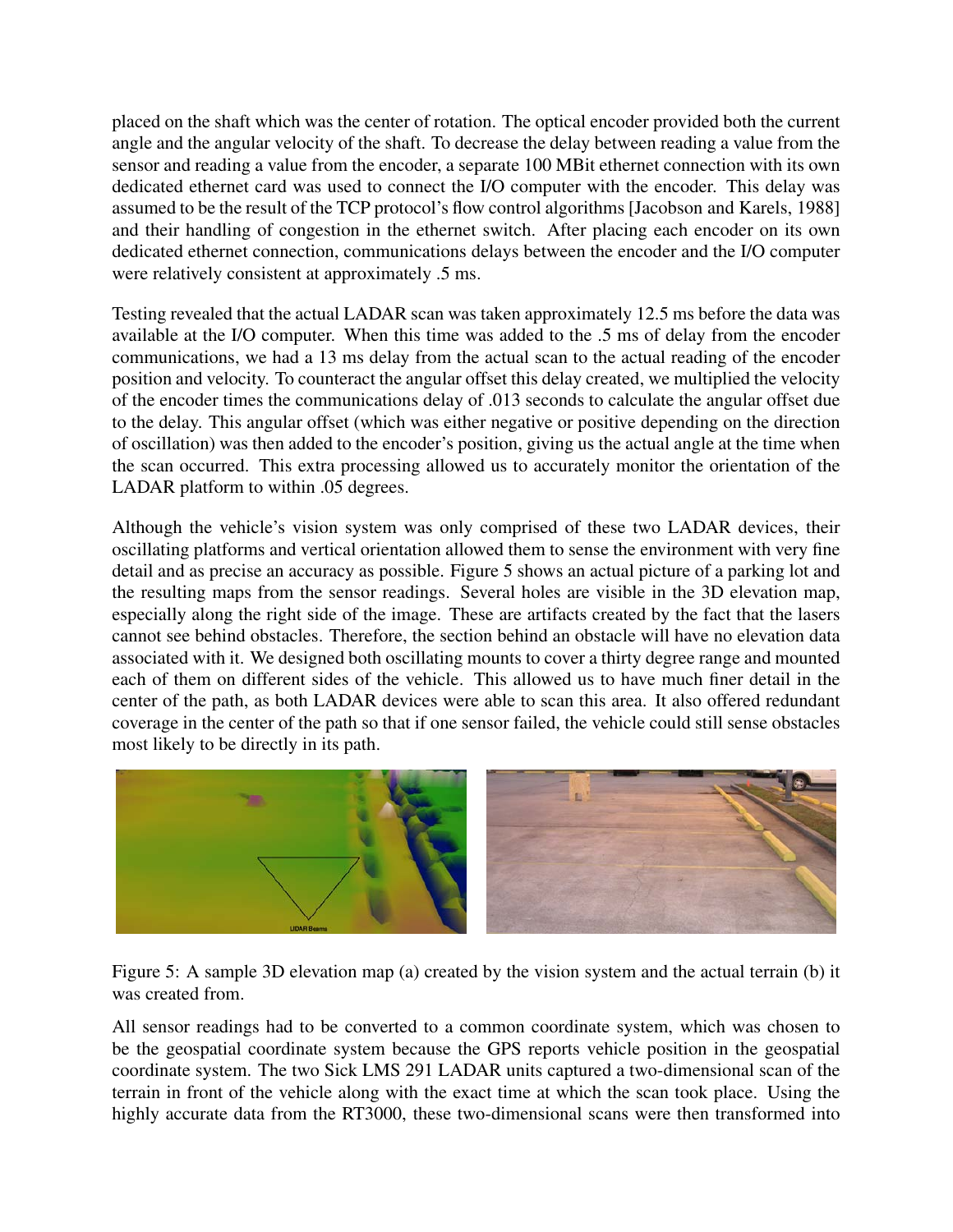the vehicles coordinate frame and then into a geospatial coordinate frame via a set of coordinate transformation matrices. This is accomplished in two similar steps. In each step a transformation matrix is defined so that

$$
\mathbf{P}_2 = \mathbf{T}_{1\rightarrow 2}\mathbf{P}_1 + \Delta_1\tag{1}
$$

where  $T_{1\rightarrow 2}$  is the transformation matrix for going from coordinate frame 1 to coordinate frame 2,  $\Delta_1$  is the vector representing the position of the origin of coordinate frame 1 with respect to the origin of coordinate frame 2, and  $P_1$  and  $P_2$  are the same point in coordinate frames 1 and 2, respectively.

The first step converts from the sensor coordinate frame to the vehicle's coordinate frame. The vehicle's coordinate frame is located on the center of the rear axle of the vehicle and has the standard X (longitudinal), Y (lateral) , and Z (vertical) axes orientation. The sensor's coordinate system is centered on the sensor with the sensor's native X, Y, and Z axes. Therefore, the vehicle's coordinate system is related to the sensor's coordinate system via rotations and translation. Thus, a simple linear transformation of the form (1) can convert one to the other. This transformation is defined through a matrix,  $T_{s\to v}$  (to be used in place of  $T_{1\to 2}$  in Equation (1)), which is defined as

$$
\mathbf{T}_{\mathbf{s}\to\mathbf{v}} = \begin{bmatrix} \cos\psi_s & -\sin\psi_s & 0\\ \sin\psi_s & \cos\psi_s & 0\\ 0 & 0 & 1 \end{bmatrix} \begin{bmatrix} \cos\theta_s & 0 & \sin\theta_s\\ 0 & 1 & 0\\ -\sin\theta_s & 0 & \cos\theta_s \end{bmatrix} \begin{bmatrix} 1 & 0 & 0\\ 0 & \cos\phi_s & -\sin\phi_s\\ 0 & \sin\phi_s & \cos\phi_s \end{bmatrix}
$$
 (2)

where  $\psi_s$ ,  $\theta_s$ , and  $\phi_s$  are the yaw (around the z-axis), pitch (around the y-axis), and roll (around the x-axis) of the sensor coordinate frame relative to the vehicle's coordinate frame. This transformation takes into account deviations in yaw, pitch, or roll caused by the mounting of the sensor. For example, if the sensor were mounted pointed slightly downward, it would have a negative pitch that would need to be countered by setting  $\theta_s$  to its inverse (or positive) value. In addition, the angle of deflection caused by the oscillation is processed here by adding it to  $\phi_s$ .

The same basic transformation and translation was done again in order to translate from the vehicle's coordinate system to the common geospatial coordinate system. Yet another transformation matrix,  $T_{v\rightarrow g}$ , was constructed for this purpose.

$$
\mathbf{T}_{\mathbf{v}\to\mathbf{g}} = \begin{bmatrix} \cos\psi_v & -\sin\psi_v & 0\\ \sin\psi_v & \cos\psi_v & 0\\ 0 & 0 & 1 \end{bmatrix} \begin{bmatrix} \cos\theta_v & 0 & \sin\theta_v\\ 0 & 1 & 0\\ -\sin\theta_v & 0 & \cos\theta_v \end{bmatrix} \begin{bmatrix} 1 & 0 & 0\\ 0 & \cos\phi_v & -\sin\phi_v\\ 0 & \sin\phi_v & \cos\phi_v \end{bmatrix}
$$
(3)

where  $\psi_v$ ,  $\theta_v$ , and  $\phi_v$  are the heading (around the z-axis), pitch (around the y-axis), and roll (around the x-axis) of the vehicle relative to the geospatial coordinate system. These heading, pitch, and roll values are generated by the GPS/INS navigation sensor that is mounted on the vehicle.

After taking into account both of these transformation matrices, the full equation for transformation from sensor coordinate system to geospatial coordinate system is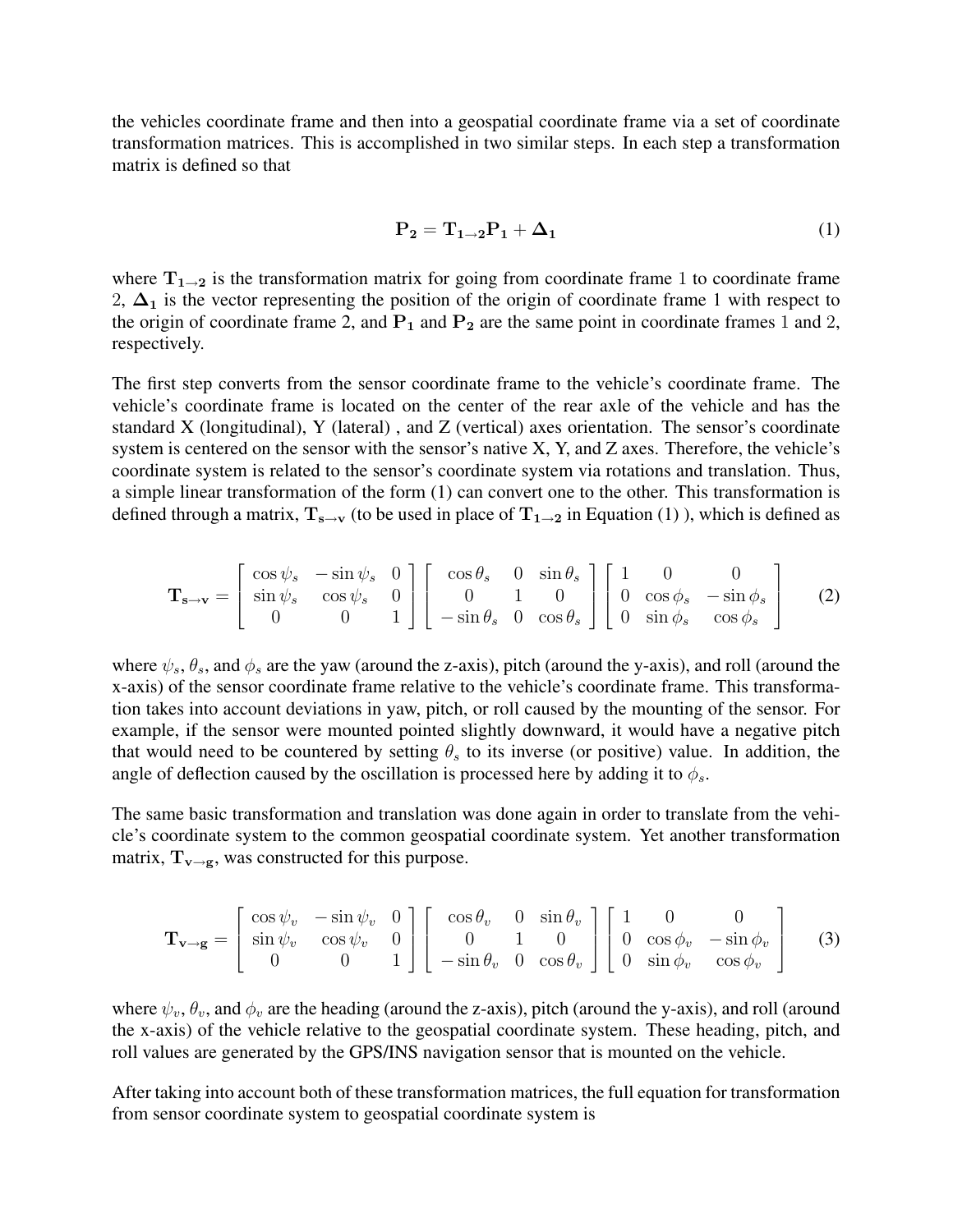$$
\mathbf{P_g} = \mathbf{T}_{\mathbf{v} \to \mathbf{g}} (\mathbf{T}_{\mathbf{s} \to \mathbf{v}} \mathbf{P}_\mathbf{s} + \Delta_\mathbf{s}) + \Delta_\mathbf{v}.
$$
 (4)

where  $\Delta_s$  is the vector representing the position of the sensor with respect to the center of the vehicle and  $\Delta_{\rm v}$  is the vector representing the position of the center of the vehicle with respect to the center of the GPS/INS navigation sensor.

At this point, each of the measurement values from the LADAR units now has a latitude, longitude, elevation, and timestamp. These elevation values are then placed into the same elevation grid, where the number of scans and time since last scan are used to derive the probability that the vehicle can drive over that geospatial location. We now describe how this probability is derived.

The data from the two sensors are correlated by placing data from both sensors into the same elevation grid (see Figure 5 for an example of this). The routines that this team developed to build internal representations for maps do not need to account for which sensor saw the obstacle, but only the number of times any sensor saw the obstacle and how recently did a sensor see the obstacle. As a result of this, any number of LADAR sensors can be used without having to change the algorithms at all.

The timestamp is very important to the algorithms due to the fact that LADAR scan data can have anomalies in it. Highly reflective surfaces can cause the LADAR devices to register incorrect distances for obstacles. To counteract these anomalies, scans are only kept in memory for a certain amount of time. After that time has passed, if no more obstacles have been registered in that same area, the obstacle is removed. This also ensures that moving obstacles are handled correctly. If a vehicle or other object crossed the path perpendicular to the autonomous vehicle, the sensors would effectively register a sequence of obstacles in front of the autonomous vehicle. These obstacles would appear as a complete obstruction of the vehicle's path, forcing the vehicle to immediately stop. After enough time had passed, the obstacles would expire, and the autonomous vehicle would be able to start moving again.

A persistent obstacle, on the other hand, will not expire. Consider, for example, a large boulder that is located in the center of the path. At a distance of approximately forty to fifty meters, the LADAR devices will start to register parts of the boulder. As the autonomous vehicle gets to within ten to twenty meters of the vehicle, the previous scans would begin to approach the obstacle expiration time. Since the sensors are still registering the boulder, the previous scans will not expire. Instead, the previous scans along with the current scans would all be retained, giving the boulder a higher count for total number of scans. This high count for the number of scans causes the boulder to have an extremely high probability of being an obstacle.

## 4 Software Design

Software played a critical role in the design of the autonomous vehicle. Rather than using the C programming language to build the software for Kat-5 like virtually all of the other teams competing in the DARPA Grand Challenge, we decided to use the Java programming language instead. While many detractors might say that Java offers slower performance and lacks conventional parallel programming models [Bull et al., 2001], we decided that its benefits outweighed its deficien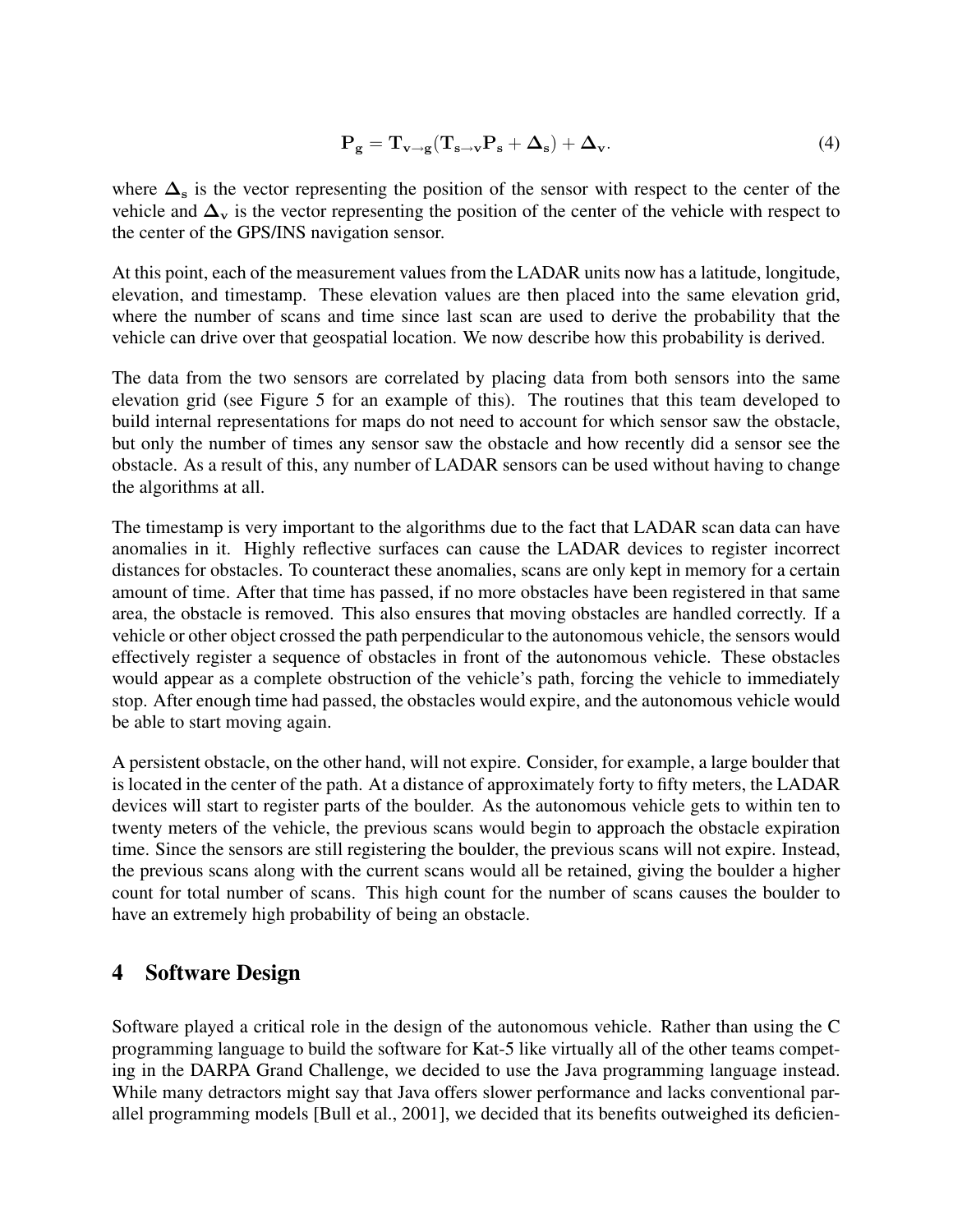cies.

It was imperative in the design of Kat-5 that all systems, physical or software, be completely modular and independent of platform or peers. This requirement was met fully from the beginning of development within the software realm by the use of the Java programming language. Java's simple language semantics, platform independence, strong type checking, and support for concurrency have made it a logical choice for a high integrity system [Kwon et al., 2003] such as an autonomous vehicle.

Because of the platform-independance of Java, we were able to use multiple hardware solutions that fit different niches in our overall design. All of the interface systems were deployed on Linux systems while the math-intensive processing was performed primarily on Apple systems. Despite this disparity in operating systems, all computers were given the same exact executables. A block diagram of our process architecture is shown in Figure 6.



Figure 6: The software used in driving the vehicle is a highly modular system [Trepagnier et al., 2005].

To ensure the quality of our code base, we followed the practices of Test Driven Development which is a software development practice in which unit test cases are incrementally written prior to code implementation [George and Williams, 2003]. As a result of this, we created unit tests for all critical software modules on the vehicle. This allowed us to run the unit tests each time we deployed our code to detect if we had introduced any bugs. This alone saved us enormous amounts of time and helped to provide us with the stable code base that allowed us to finish the Grand Challenge.

For example, geospatial operations such as projecting a point a given distance along a heading (or bearing) or converting between different coordinate systems were some of the most commonly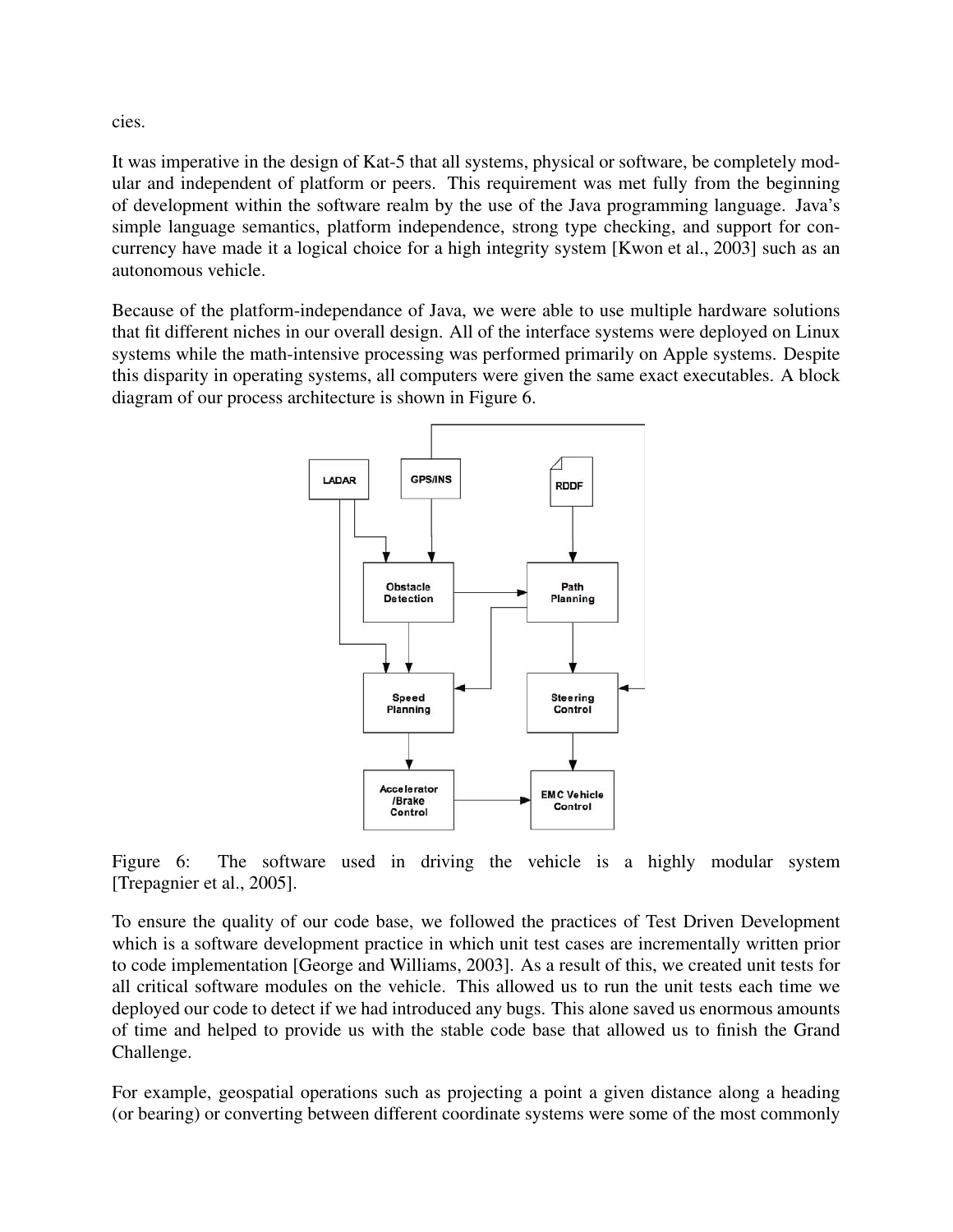used pieces of code on the vehicle. These geospatial operations were also consistently modified and improved throughout development. To ensure that this ongoing development did not introduce errors into this critical part of the code base, unit tests were created to test each geospatial operation. These unit tests were created by performing the operations manually, then using these results to craft a unit test that ensured that the given operation produced the same results. Each geospatial operation had several of these tests to ensure complete testing coverage of each operation.

The following subsections describe our use of Java to develop the software necessary to meet the challenges described in the previous section.

## 4.1 Path Planning and Obstacle Avoidance

Path Planning is accomplished through the use of cubic b-splines [de Boor, 1978] designed to follow the center of the route while still ensuring that the path they create is not impossible for the vehicle to navigate. This assurance means that the curvature at any point along the path is below the maximum curvature that the vehicle can succesfully follow. In addition, the curvature is kept continuous so that it is not necessary to stop the vehicle in order to turn the steering wheel to a new position before continuing.

B-splines were chosen for use in the path planning algorithms primarily because of the ease in which the shape of their resulting curves can be controlled [Berglund et al., 2003]. After an initial path is created that follows the center of the corridor, the path is checked against the obstacle repository to determine if it is a safe path. If the path is not safe, a simple algorithm generates and adjusts control points on the problem spots of the curve until the spline avoids all known obstacles while still containing valid maximum curvature. At this point, the path is both safe and drivable.

Once a safe path is designed that avoids obstacles and yet remains drivable, the next step in the planning process is to decide on the speed at which the vehicle should take each section of the path. The speed chosen is based on the curvature at that point in the path and upon the curvature further down the path. The speed is taken as the minimum of speed for the current curvature and the speed for future path curvature. The future path curvature is defined by a simple function that multiplies the curvature at a given future point by a fractional value that decreases towards zero linearly based upon the distance from the current path point to the given future path point.

## 4.2 Speed Controller

In order to design intelligent controls suitable for a given system, that system, in this case the car's engine and the external forces, must be understood. System identification is a method by which the parameters that define a system can be determined by relating input signal into a system with the system's response [Aström and Wittenmark, 1995]. It is the goal of this method to develop a transfer function that behaves in the same way as the actual system. For instance, when attempting to control the speed of a vehicle, the inputs are the brake and accelerator position and the output is the vehicle's speed (see Figure 7). If it is assumed that the transfer function,  $H(s)$ , is first-order, it can be written as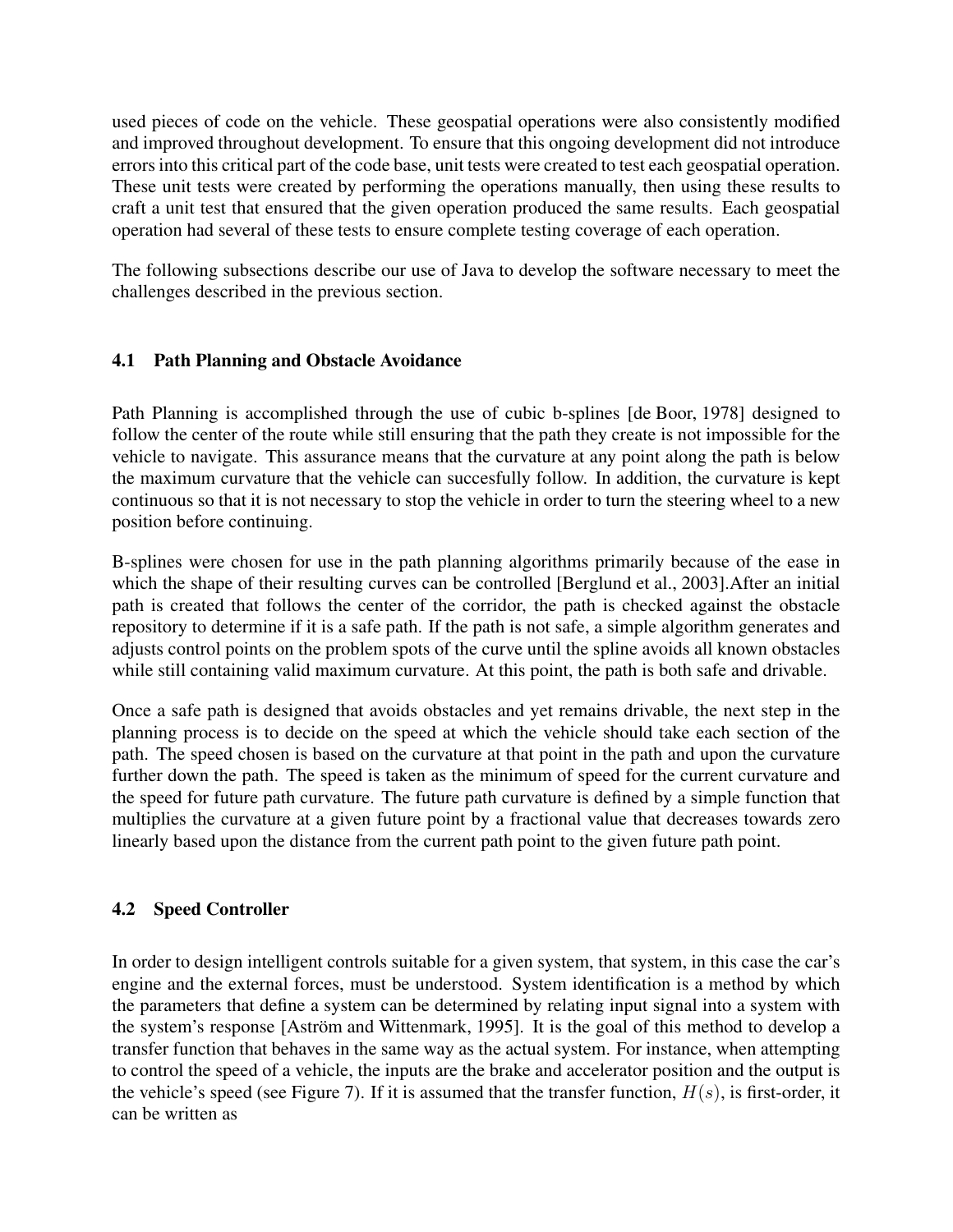**Accelerator/Brake Position** 



Figure 7: The transfer function developed through system identification is intended to characterize the reaction of the system to the inputs.

$$
y(s) = H(s)u(s)
$$
\n<sup>(5)</sup>

where H(s) is the transfer function of a system,  $u(s)$  is the input to the system, and  $y(s)$  is the output from the system. System identification, as described in [Aström and Wittenmark, 1995], was applied to real world data from the propulsion system to come up with the transfer function of the system.

As far as the speed control of the vehicle was concerned, it seemed like a simple control system could be designed to handle the accelerator and brake. However, as it turned out, there were many factors in the physical engine system that made for a fairly complex transfer function. Being a gaselectric hybrid engine, the coupling of the two propulsion systems was controlled by an intelligent computer tuned for fuel efficiency, a computer that we had no information about. In addition, the mapping of the requested pedal position and the actual position achieved was not linear and had to be remapped in the software layer.

It was eventually decided that the speed of the vehicle would be controlled by an integrated proportional-derivative (PD) controller [Aström and Wittenmark, 1995]. This controller bases its output on the previous output and on the current error and derivative of the error. In the time domain, the controller can be written as

$$
u(t_2) = (t_2 - t_1)(K_p e(t_2) + K_d e'(t_2)) + u(t_1)
$$
\n<sup>(6)</sup>

where  $K_p$  and  $K_d$  are tunable coefficients,  $u(t)$  i the output of the controller at time t, and  $e(t)$  is the error at time t. The error is defined in a conventional manner: actual output subtracted from target output. Actual output is reported by the RT3000 and target speed is derived from the path planning algorithms. Since the actual output is limited to  $u(t) \in [-1, 1]$ , no windup of the controller is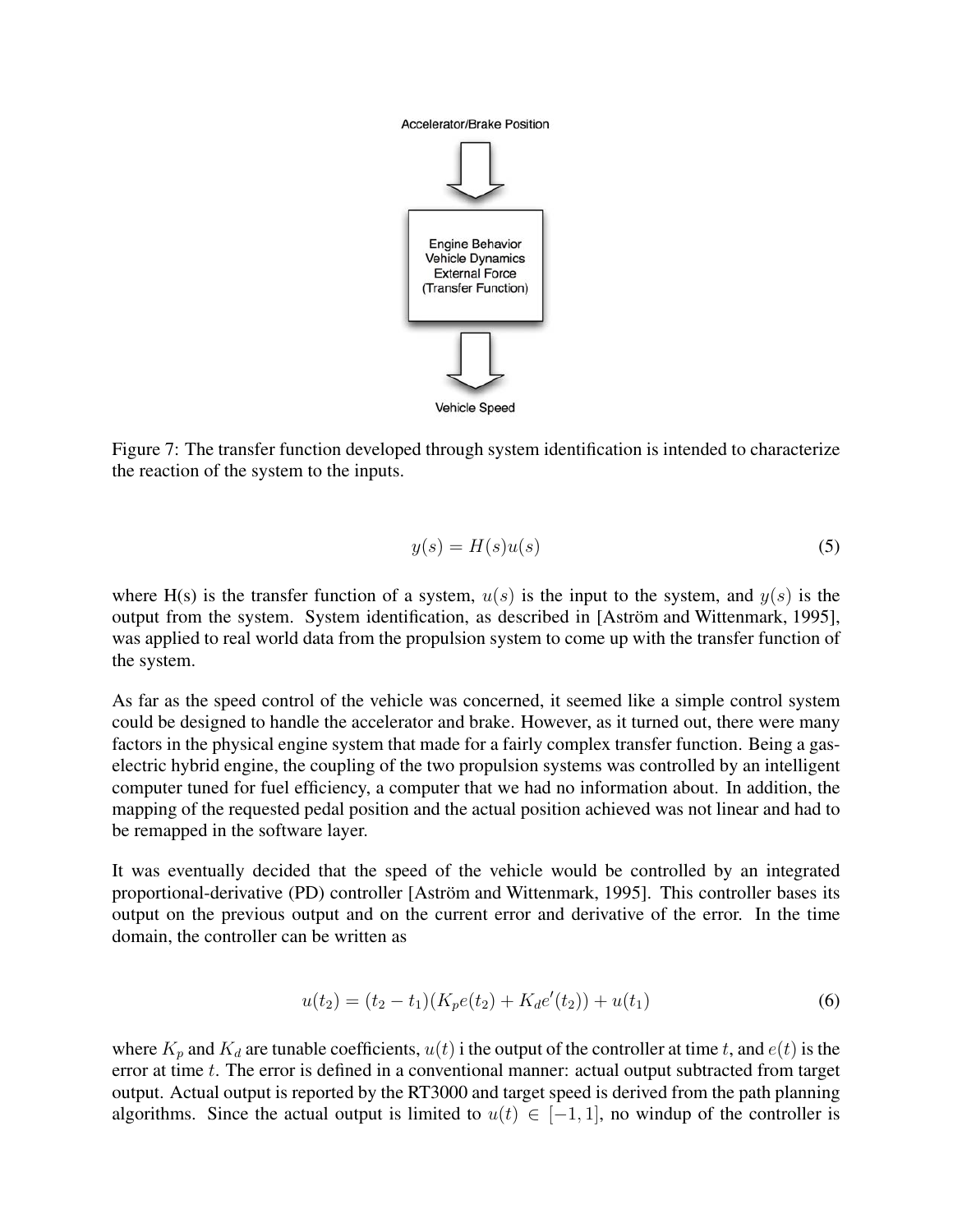experienced. There was some overshoot and oscillation inherent in the system but with tuning it was reduced to a manageable level (see Figure 8).

The integrated PD controller was designed and tuned against the transfer function that we had arrived at through the system identification process mentioned above. It was a simple matter to arrive at the weights needed for optimal performance against the computational model; however, the computational model was a far cry from the true real-world system. The modeled values were used as a baseline from which to work from when tuning the real controller.



Figure 8: The PID comes very close to matching current speed to target speed during a run at the NQE.

#### 4.3 Steering Controller

The steering controller for the vehicle was a lead-lag controller based on the classical single-track model or bicycle model developed by Riekert and Schunck [Riekert and Schunck, 1940].

The transfer function from steering angle to vehicle lateral acceleration may be written as

$$
\frac{\mu c_f v^2 \left(Ml_f d_s + I_{\Psi}\right) s^2 + \mu^2 c_f c_r l v \left(d_s + l_r\right) s + \mu^2 c_f c_r l v^2}{I_{\Psi} M v^2 s^2 + \mu v \left(I_{\Psi}\left(c_f + c_r\right) + M\left(c_f l_f^2 + c_r l_r^2\right)\right) s + \mu M v^2 \left(c_r l_r - c_f l_f\right) + \mu c_f c_r l^2} \tag{7}
$$

The introduced variables are defined in Table 3.

By applying the Laplace integrator twice we obtain the transfer function from steering angle  $d_f(s)$ to the lateral displacement  $y_S(s)$ .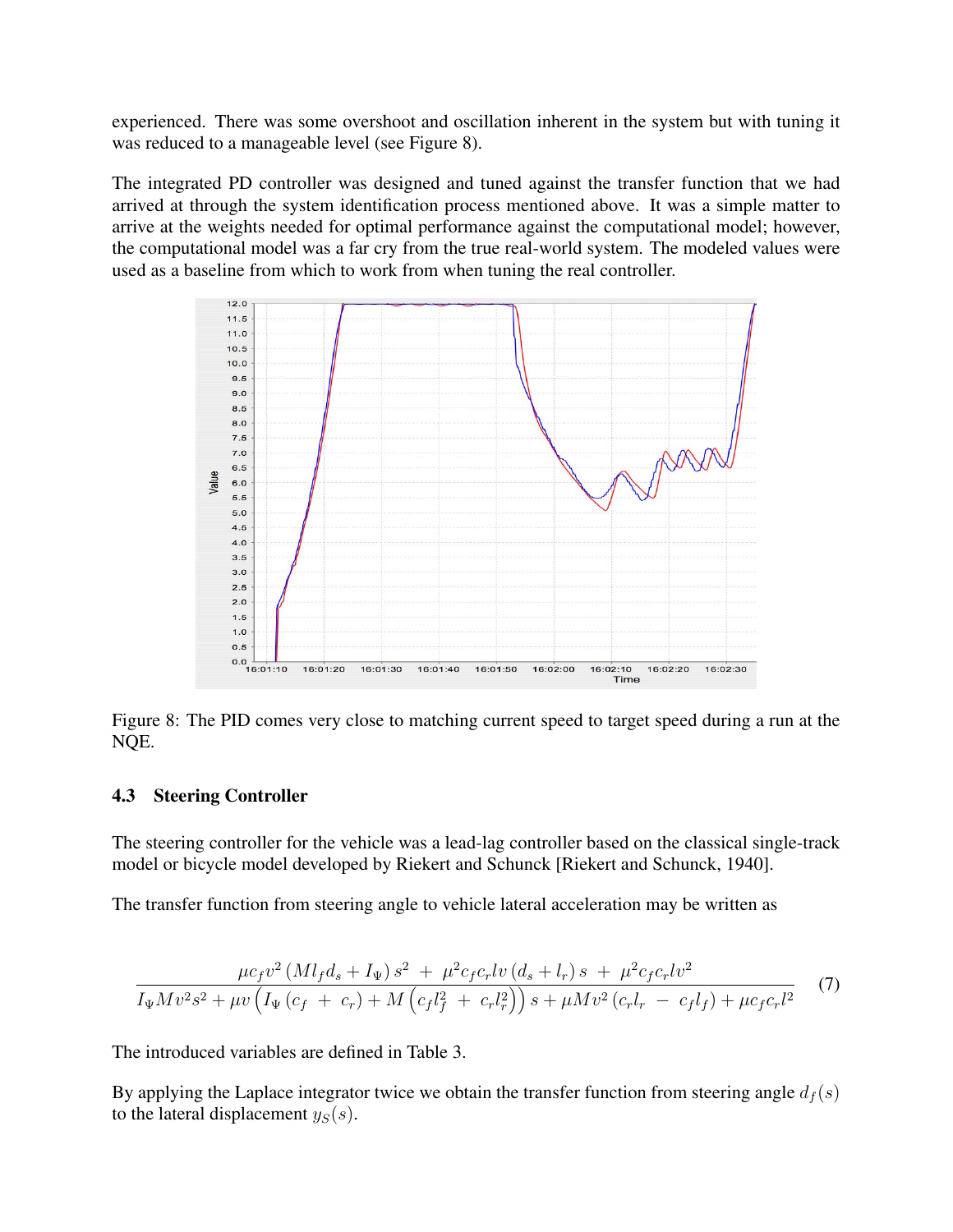| Symbol           | Description                                                    |
|------------------|----------------------------------------------------------------|
| М                | Vehicle mass                                                   |
| $\boldsymbol{v}$ | Vehicle velocity                                               |
| $\psi$           | Vehicle yaw with respect to a fixed inertial coordinate system |
| $I_{\psi}$       | Yaw moment of inertia about vertical axis at CG                |
| $l_{f/r}$        | Distance of front/rear axle from CG                            |
|                  | $l_f+l_r$                                                      |
| $y_S$            | Minimum distance from the virtual sensor to the reference path |
| $d_f$            | Front wheel steering angle                                     |
| $d_S$            | Distance from virtual sensor location to CG                    |
| $c_{f/r}$        | Front/rear tire cornering stiffness                            |
| $\mu$            | Road adhesion factor                                           |

The state space representation as found in [Hingwe, 1997] may be written as

$$
\dot{x} = Ax + Bu \tag{8}
$$

where

$$
x = \begin{bmatrix} y_s \\ \dot{y}_s \\ \dot{\Psi} \end{bmatrix} \quad u = \delta_f \tag{9}
$$

and

$$
A = \begin{bmatrix} 0 & 1 & 0 & 0 \\ 0 & -\left(\frac{(\phi_1 + \phi_2)}{v}\right) & \phi_1 + \phi_2 & \left(\frac{\phi_1(d_S - l_f) + \phi_2(d_S + l_r)}{v}\right) \\ 0 & 0 & 0 & 1 \\ 0 & -\left(2\frac{(l_f c_f - l_r c_r)}{I_{\Psi}v}\right) & 2\left(\frac{(l_f c_f - l_r c_r)}{I_{\Psi}}\right) & -2\left(\frac{(c_f (l_f^2 - l_f d_S) + c_r (l_r^2 - l_r d_S))}{I_{\Psi}v}\right) \end{bmatrix}
$$
(10)

$$
B = \begin{bmatrix} 0 & 0 \\ \phi_1 & \left(\frac{(\phi_2 l_r - \phi_1 l_f - v^2)}{v}\right) \\ 0 & 0 \end{bmatrix}
$$
(11)

where

$$
\phi_1 = 2c_f \left( \frac{1}{M} + \frac{l_f d_S}{I_{\Psi}} \right) \tag{12}
$$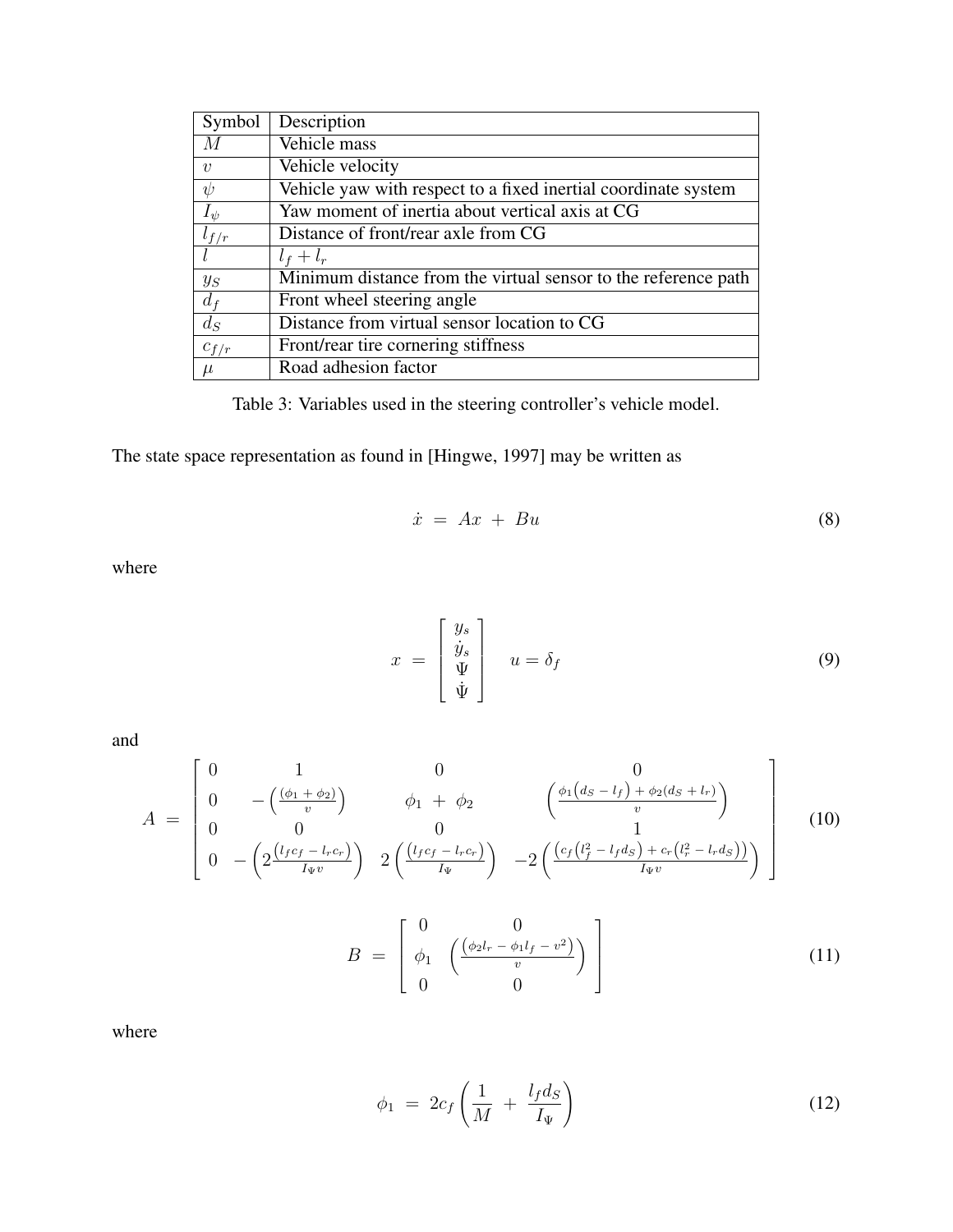$$
\phi_2 = 2c_r \left( \frac{1}{M} + \frac{l_r d_S}{I_{\Psi}} \right) \tag{13}
$$

The outputs of the vehicle model as shown in Equation 14 are the lateral error at the virtual sensor and the yaw.

$$
y = \left[ \begin{array}{ccc} 1 & 0 & d_S & 0 \end{array} \right] x \tag{14}
$$

Lead and lag compensators are commonly used in control systems. A lead compensator can increase the responsiveness of a system; a lag compensator can reduce (but not eliminate) the steady state error [Bernstein, 1997]. The lead-lag compensator was designed using the frequency response of the system. The lead compensator used is stated in (16) and the lag compensator is stated in (15). The resulting controller is the convolution of the two functions multiplied by the low frequency gain, which was 0.045. The parameters used in (16) and (15) were produced using rough estimates which were then tuned by trial and error.

$$
F_{lag}(s) = \frac{850s + 1}{900s + 1} \tag{15}
$$

$$
F_{lead}(s) = \frac{2s + 4}{0.2s + 1} \tag{16}
$$

The step response of the closed-loop system is shown in Figure 9.

The input to the controller is defined as  $[y_S]$  where  $y_S$  refers to the minimum distance from the virtual sensor to the reference path. The virtual sensor is a point projected a given distance ahead of the vehicle along the vehicle's centerline. This point is commonly referred to as the look-ahead point, and the distance from the look-ahead point to the RT3000 is referred to as the look-ahead distance. The output of the controller is the steering angle measured at the tire with respect to the centerline.

Control gains were not scheduled to the speed of the vehicle. Gain scheduling was evaluated, but not implemented, as the steering controller by itself offered more than enough stability and accuracy. No additional knowledge, such as whether the vehicle was going straight or in a turn, was given to the steering controller.

Several assumptions were made in implementing this model. The relationship between the steering wheel angle and the resulting tire angle was assumed to be linear. The measurements made of this relationship showed that the actual variation was negligible. Also, the location of the vehicle's center of gravity was assumed to be at the midway point between the front and rear axles.

The steering controller managed to provide incredible accuracy, even at speeds of over thirty miles per hour. An analysis was made of the steering controller's accuracy from the first 28 miles of the 2005 DARPA Grand Challenge. An unfortunate error that is described later in Section V prevented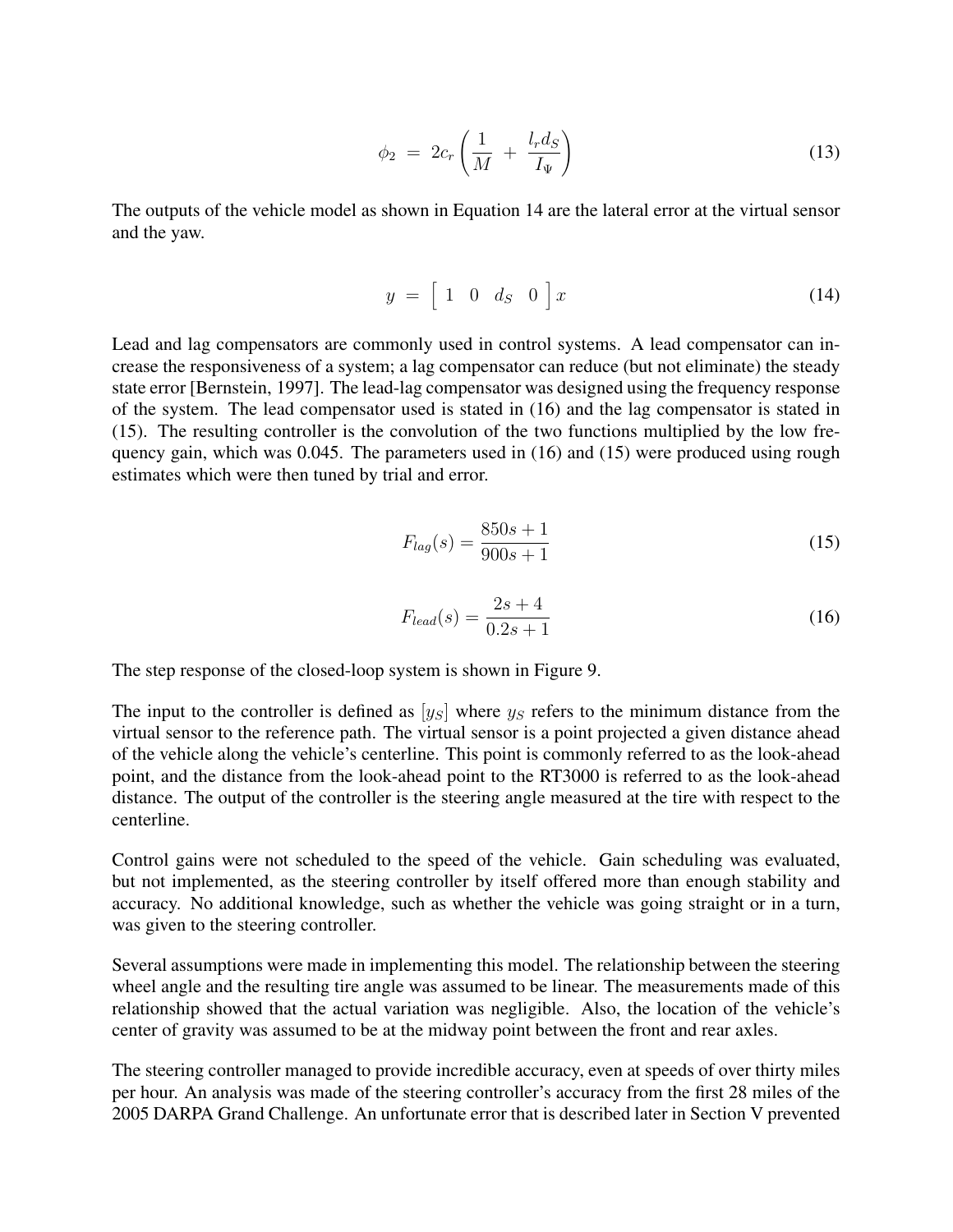

Figure 9: Step response of closed-loop system.

the team from being able to perform an analysis on more data from the Grand Challenge. As shown in Figure 10, the steering controller was able to maintain a standard deviation of 5 centimeters in regards to the desired path. This is an excellent performance, especially when considering the roughness of the terrain and a top speed of over 35 mph for Kat-5.

As a measure of safety the magnitude of the  $y_s$  signal was monitored to prevent the vehicle from becoming unstable. If  $y_s$  were ever to cross a given threshold, meaning the vehicle is severely off path, the speed was instantly reduced to 2 mph. This allowed the vehicle to return onto the desired path and prevented a possible rollover. The algorithm was repeatedly tested by manually overriding the steering controller and taking the vehicle off path, then allowing it to regain control.

This algorithm proved to be very effective. Figure 10 shows the path error from the first 28 miles of the 2005 Grand Challenge, and a 1.5 meter spike at around the 2000 second mark. At this point, a GPS jump caused a spike in path error from 5 cm to 1.5 meters in a span of just 10 ms. As shown in Figure 11, the steering controller was able to handle this GPS jump safely and quickly, and return Kat-5 back to the proper planned path.

# 5 Field Testing

Initial field testing concentrated on improving the accuracy of both the speed controller and steering controller at low to medium speeds. After extensive testing at these speeds, the team rented out a local racetrack, and proceeded to ensure that the vehicle could operate reliably at higher speeds. Throughout this entire process, both the speed controller and steering controller were progressively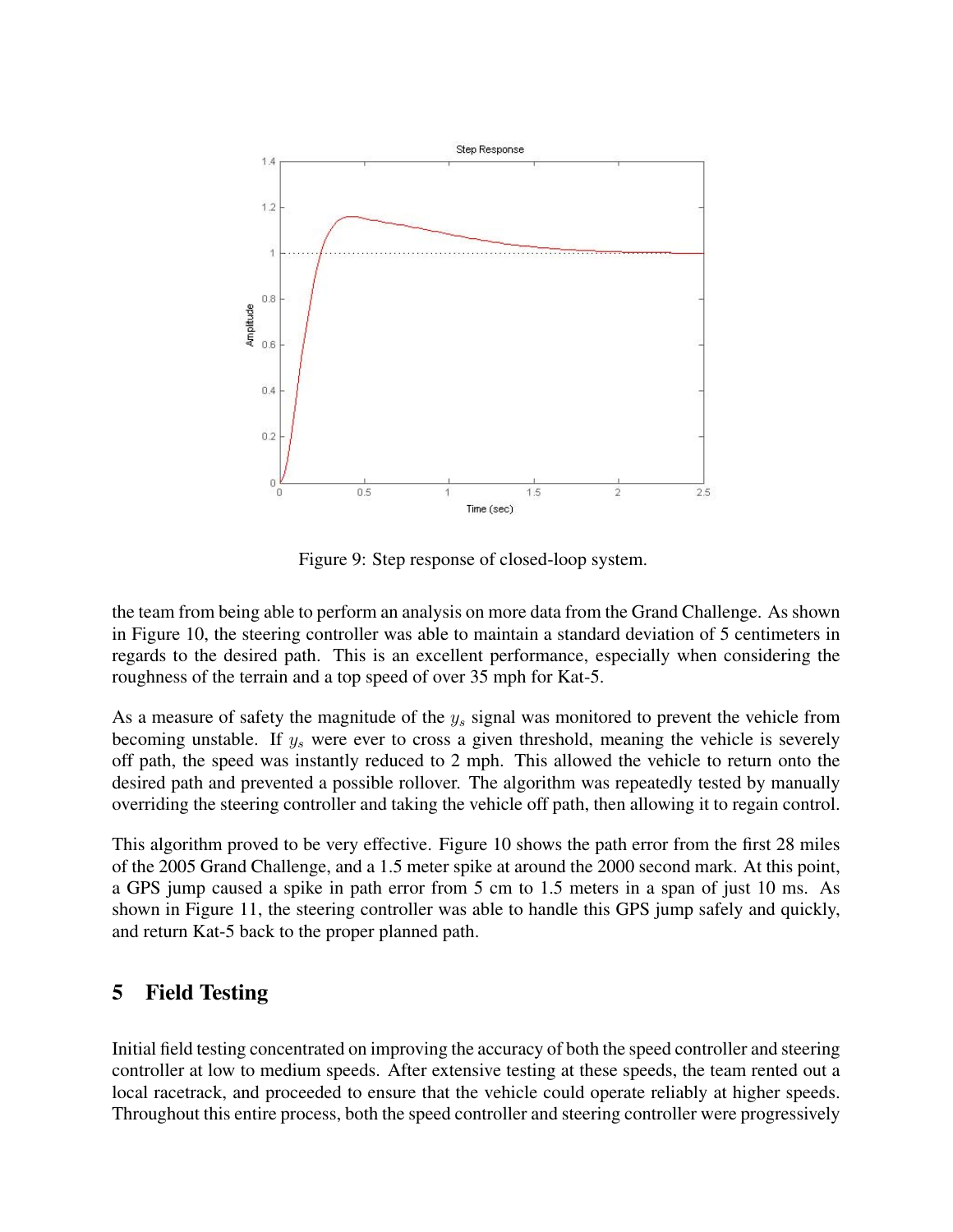

Figure 10: The steering controller proved to have an extremely high accuracy during the 2005 DARPA Grand Challenge. The standard deviation for the 28 miles shown here was just 5 cm from the desired path.

tuned, until they both operated with the accuracy required for the Grand Challenge. During these tests, the accuracy of the steering controller was able to be increased from over 50 cm to less than 5 cm.

Before taking the vehicle to California for the Grand Challenge National Qualification Event (NQE), the vehicle was put through several strenuous tests designed to test not only hardware and software endurance and reliability, but also vehicle performance. Throughout this testing, the vehicle was subjected to harsh terrain, difficult obstacle avoidance scenarios, and long run times. Unfortunately, due to weather-related circumstances outside of our control (Hurricane Katrina), the amount of time available for final testing of Kat-5 was severely limited.

The NQE was used by DARPA to pare down the 43 semifinalists to a pool of 23 finalists. At the National Qualification Event which was held at the California Motor Speedway in Los Angeles, California, Kat-5 ran into several problems initially which were the result of a lack of thorough testing before the event. Several quick changes were made to the software and hardware, which allowed Kat-5 to produce several successful runs at the end of the NQE and advance to the Grand Challenge Event. The results of Kat-5's seven qualifying runs are listed below:

#### Run 1 – Did Not Finish

At the end of the fast portion of the course, Kat-5's geospatial system encountered a failed assertion in its geospatial processing algorithm and shut down. Without a course to follow, the vehicle continued straight ahead, missing a right turn and hit the side-wall at approxi-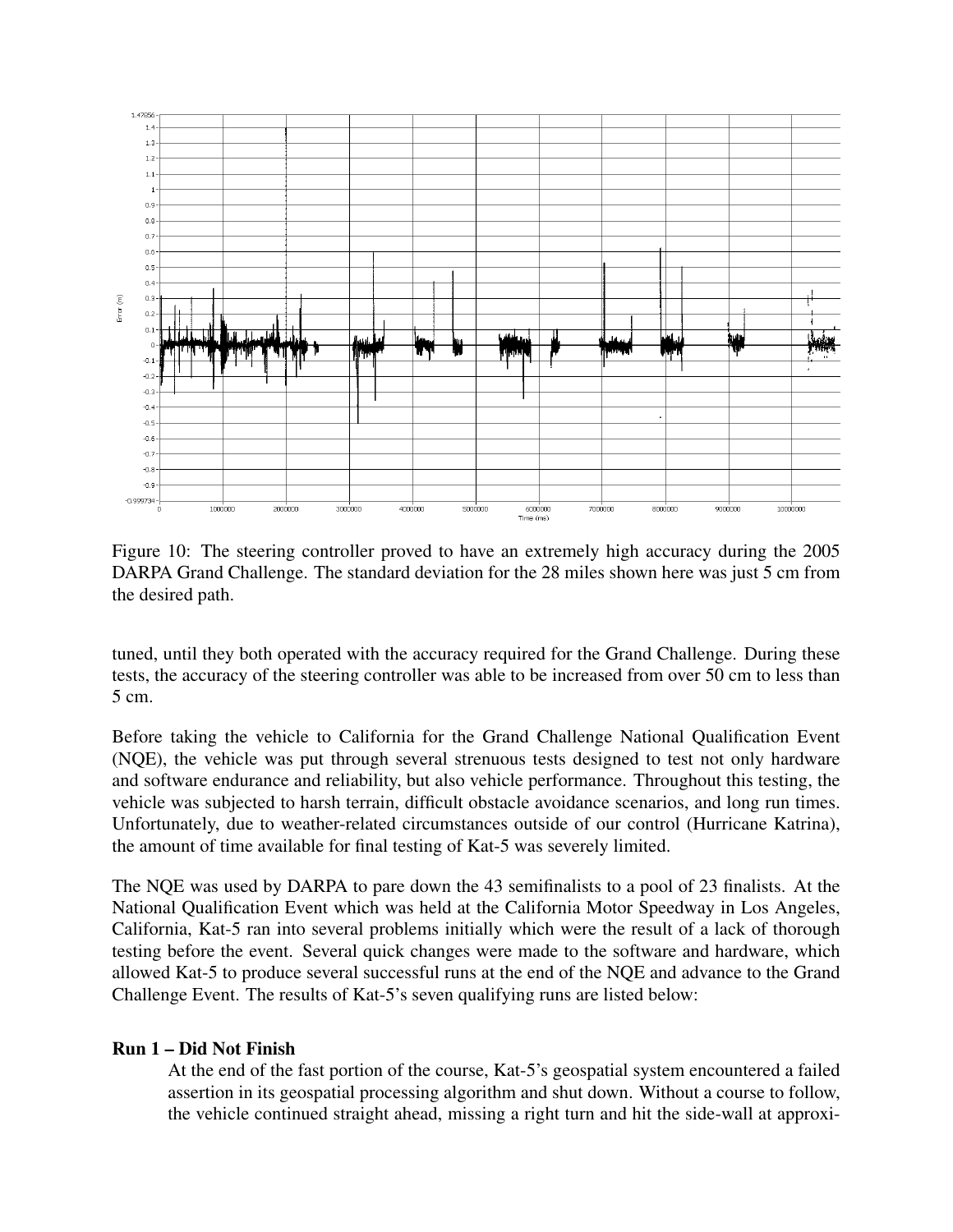

Figure 11: The steering controller handled this GPS jump by reducing speed to allow the vehicle to safely steer back onto the planned path.

mately 20 miles per hour (8.94 m/s) causing some damage to the front body, but no major structural damage. The assertion was caused by a bug in the code that created a composite polygon from the individual polygonal segments of the corridor. Apparently, the composite polygon created in one section of the NQE course was not a valid polygon, and this caused a failed assertion error. To get around this bug, the algorithm was changed to use the individual segments directly rather than the composite polygon composed of the individual segment polygons.

#### Run 2 – Did Not Finish

The GPS position of the vehicle was reported as two to three meters north of its true location. While attempting to enter the tunnel, the vehicle saw the entrance, but thought that the entrance was off of the course, and thus it could not navigate so as to enter the tunnel without going out of bounds. The front left of the vehicle hit the corner of the entrance. Major damage was done to the front end, but it was repaired quickly. The RT3000 has a basic GPS component but it is also using a ground OmniStar Correction Service to further refine the readings of the GPS component and thus provide finer accuracy than is possible on GPS alone. Upon investigation, it was discovered that the ground station frequency used by the RT3000 for OmniStar Correction Service was still set to the one corresponding to the eastern United States rather than the western United States and thus during the previous runs only basic GPS was actually used.

#### Run 3 – Did Not Finish

After approximately 100 meters, the circuit breaker in the engine compartment of the vehicle overheated and popped open, cutting power to all of the vehicle's robotic systems.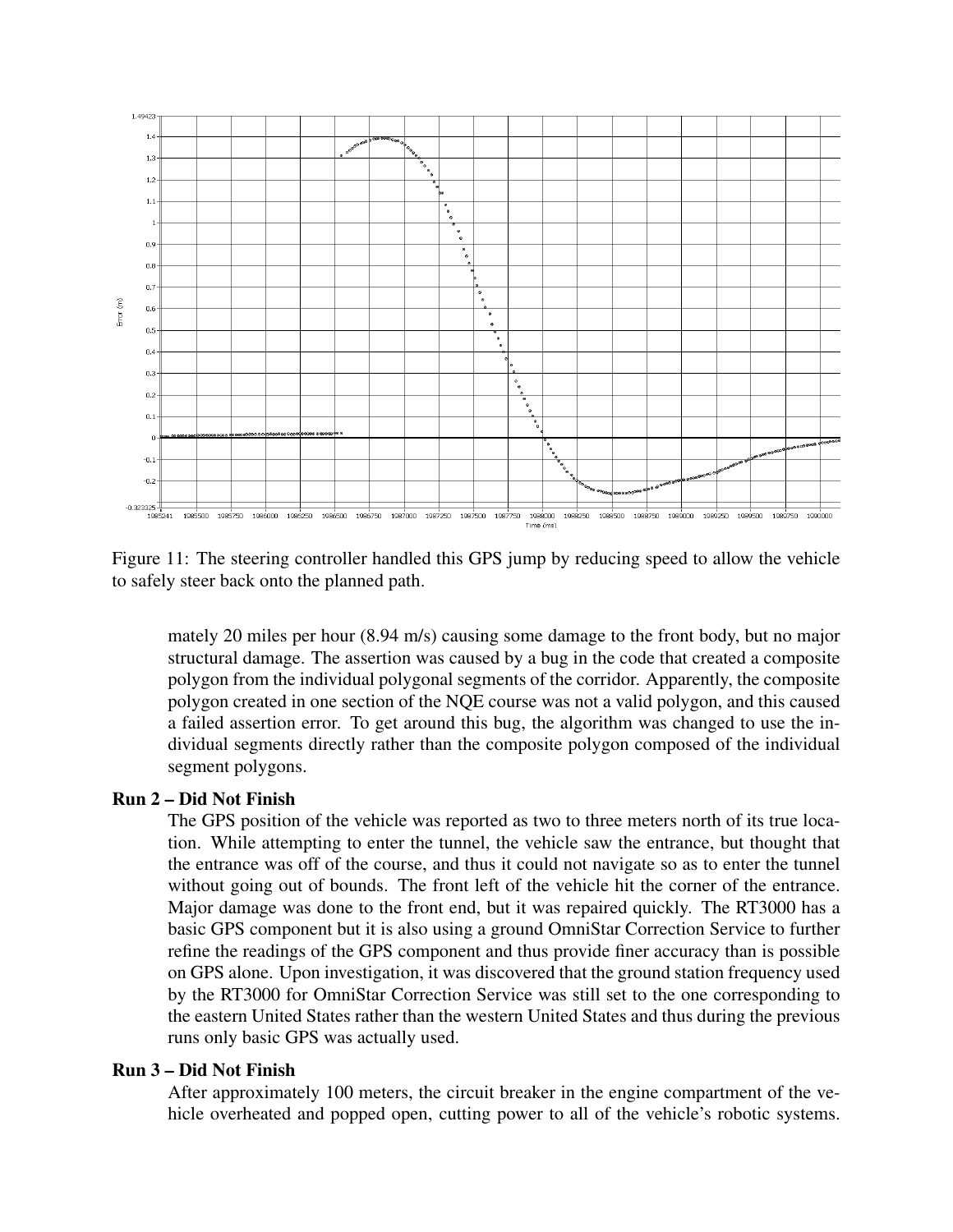The drive-by-wire system used its reserve power to apply the brake and then shut off the vehicle. The circuit breaker was replaced with a heavy-duty wire and locking disconnect plug.

#### Run 4 – Finished in 16:42

Kat-5 completed the entire 2.2-mile course. Upon exiting the tunnel, the vehicle gunned its accelerator causing it to leave the corridor before slamming on its brakes. After reacquiring a GPS lock, it navigated back onto course and continued to the end where it finished the course.

#### Run 5 – Finished in 15:17

Kat-5 had a perfect qualifying run until the very end of the course where it completely failed to avoid the tank trap. It hit the obstacle, but continued its forward motion, pushing the tank trap across the finish line. Data analysis indicated that the position of the sun on the extremely reflective tank trap caused both LADAR devices to be blinded.

#### Run 6 – Did Not Finish

Upon exiting the tunnel, the vehicle behaved as it did in run 4, but when it recovered GPS lock, it began driving in circles. It had to be shut down remotely. There was a logical error in one of our recovery systems that did not allow the vehicle to draw a path back onto the course after recovering from failure in the RT3000. There were several bugs in the RT3000 itself that caused its integrated INS to lag almost five full seconds behind its integrated GPS. Although the RT3000 is designed to handle GPS outages with little performance degradation in normal working conditions, these bugs created significant problems that caused a drift of over 5 meters when GPS signal was lost. After an hour of work on-site with engineers from Oxford Technical Solutions, the problems were quickly diagnosed and fixed, then incorporated into an upgraded firmware release for the RT3000 by Oxford Technical Solutions.

## Run 7 – Finished in 15:21

Kat-5 completed its first and only perfect run, securing its spot as a finalist.

Several images of the output of the path planning systems during actual runs from the NQE are shown in Figures 12, 13, and 14. In this visualization, obstacles are represented by clusters of points and the path is represented by the sparse sequence of dots.

The Grand Challenge was held on October 8 in Primm, Nevada. Kat-5 was one of the twenty-three finalists that was able to participate in the race. She left the starting line with a burst of speed and never looked back. Kat-5 finished the race in an elapsed time of seven hours and thirty minutes with an average speed of 17.5 mph to claim fourth place. Several issues were discovered after analyzing the vehicle during a post-race inspection.

- The vehicle's steering was severely out of alignment. The team assumed this was due to Kat-5's attack of the rough terrain at relatively high speed. Amazingly, the steering algorithm was able to easily handle this issue, as evidenced by the fact that Kat-5 was able to complete the race.
- The Antilock Braking System was displaying intermittent failures that caused the brakes to behave in an erratic fashion. This issue was also assumed to be the result of the rough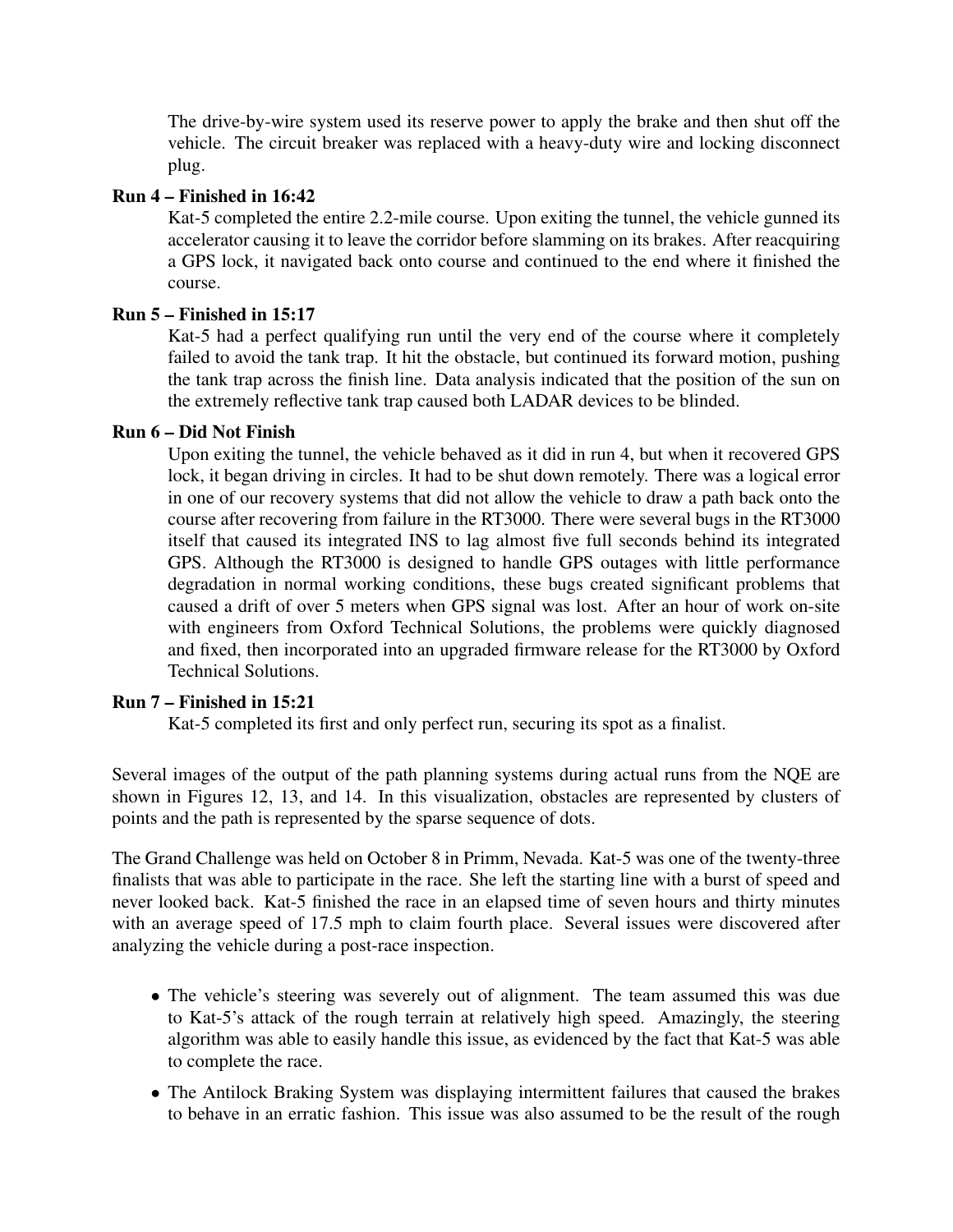

Figure 12: Kat-5 is planning a path to avoid an obstacle in the center of the path at NQE. The vehicle is moving towards the top right.

terrain. Like the steering controller's ability to handle the problem steering alignment , the speed controller also was able to handle the erratic brakes.

- The logging system crashed after 28 miles. This unfortunate issue means that a full analysis of the Grand Challenge for Kat-5 is impossible. The cause for this crash was apparently a crash of the logging server Java program running on the logging computer. The root cause of this is currently undetermined, but the primary suspect is that diagnostic information produced by the error discussed in the next item caused some piece of executing code to throw an unchecked exception. This unchecked exception caused the Java Virtual Machine to exit.
- The only major flaw in Kat-5's performance on the day of the Grand Challenge was an error in the path planning algorithms that caused them to time out when faced with sections of the route with extremely wide lateral boundaries.

We had anticipated that the path planning algorithms might occasionally time out, and therefore we had programmed Kat-5 to slow down to 3 mph for safety reasons until the algorithms had a chance to recover. However, whenever Kat-5 encountered sections with an extremely wide lateral boundary, the algorithms timed out continuously due to the error until a section with a narrower lateral boundary was encountered. This caused Kat-5 to drive the dry lake bed sections of the race, which were considered the easiest, at 3 mph instead of 40 mph. Calculations by both DARPA and Team Gray about the time lost due to this bug have shown that if this error had not occurred, Kat-5 would have posted a much better finishing time. This bug has since been fixed.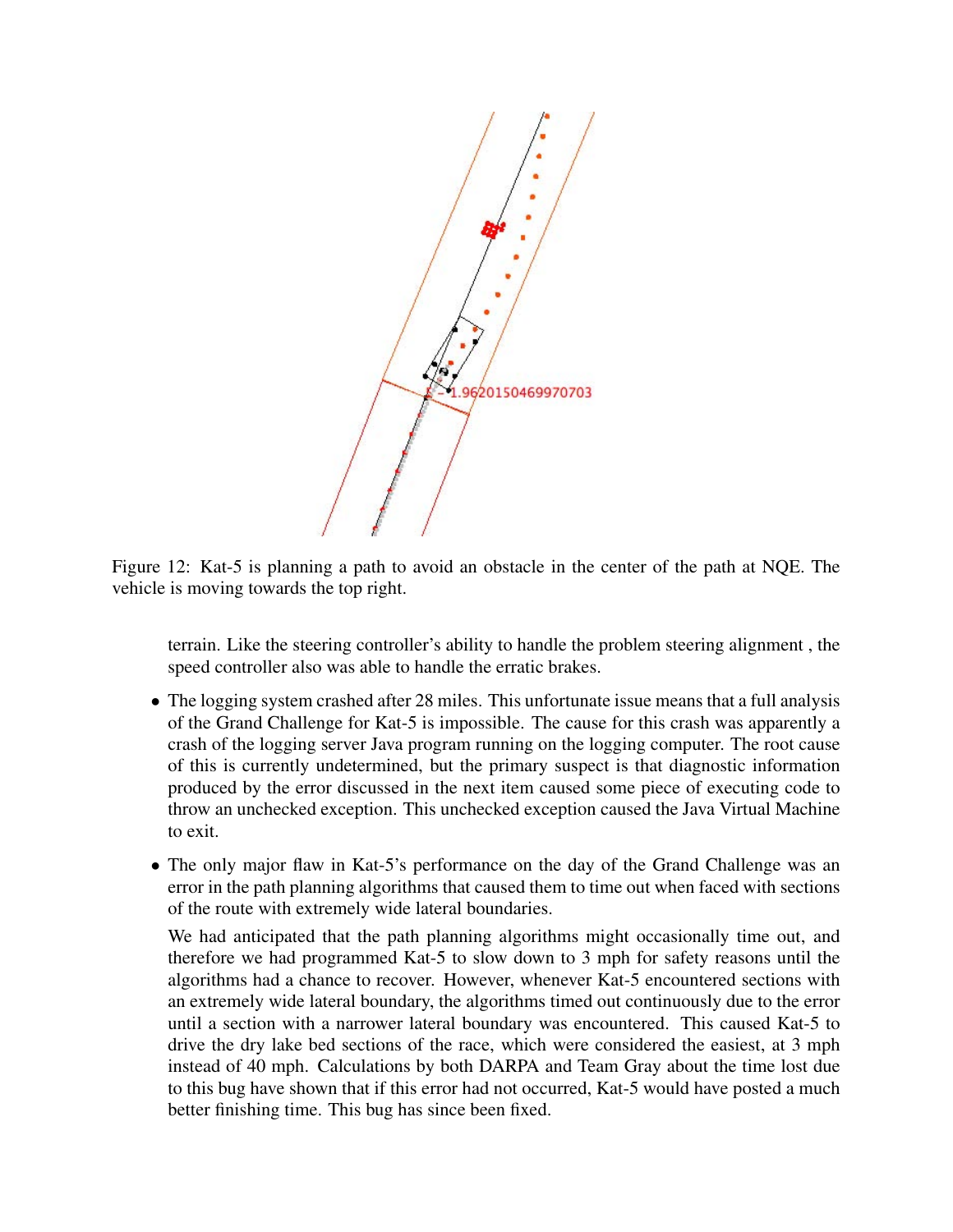

Figure 13: The path planning algorithms identified an obstacle at NQE and avoided it. The vehicle is moving towards the top right.

## 6 Conclusion

The recipe of success in this effort was rugged hardware, simple software, and good teamwork. We chose to use off-the-shelf, proven hardware that we customized as needed. This allowed rapid development and also provided a reliable hardware platform that was not prone to failures. The harsh terrain could easily dislodge a wire or render a sensor or communications link useless and would therefore mean the end of the race. This was the motivation for choosing the EMC driveby-wire system, the shock resistant equipment mounts, the rugged 50G tolerant Cisco equipment, and all of the other equipment. This was also the reasoning for choosing the RT3000 which not only was built to provide supreme accuracy but also was designed to take additional inputs from custom-made sensors and seamlessly incorporate them into its adaptive mechanism. The RT3000 produced better than 10 cm accuracy at an incredibly fast 100 Hz. As an off-the-shelf, industrial system, it is much more reliable than one that we would conceivably build ourselves.

The simplicity of the design also resulted in an agile system. The sensor vision system of the vehicle was just two LADAR devices. All of the I/O bandwidth of the system was dedicated to reading just these two sensors. So the system was able to read massive data streams very quickly without much overhead for synchronization and fusion of the sensor streams. Thus, processing of the data was efficient and the computation of the control sequences was fast, resulting in a very agile overall system. While other sensors were considered for inclusion into the vision system, their contributions were not considered useful enough to warrant the complications they would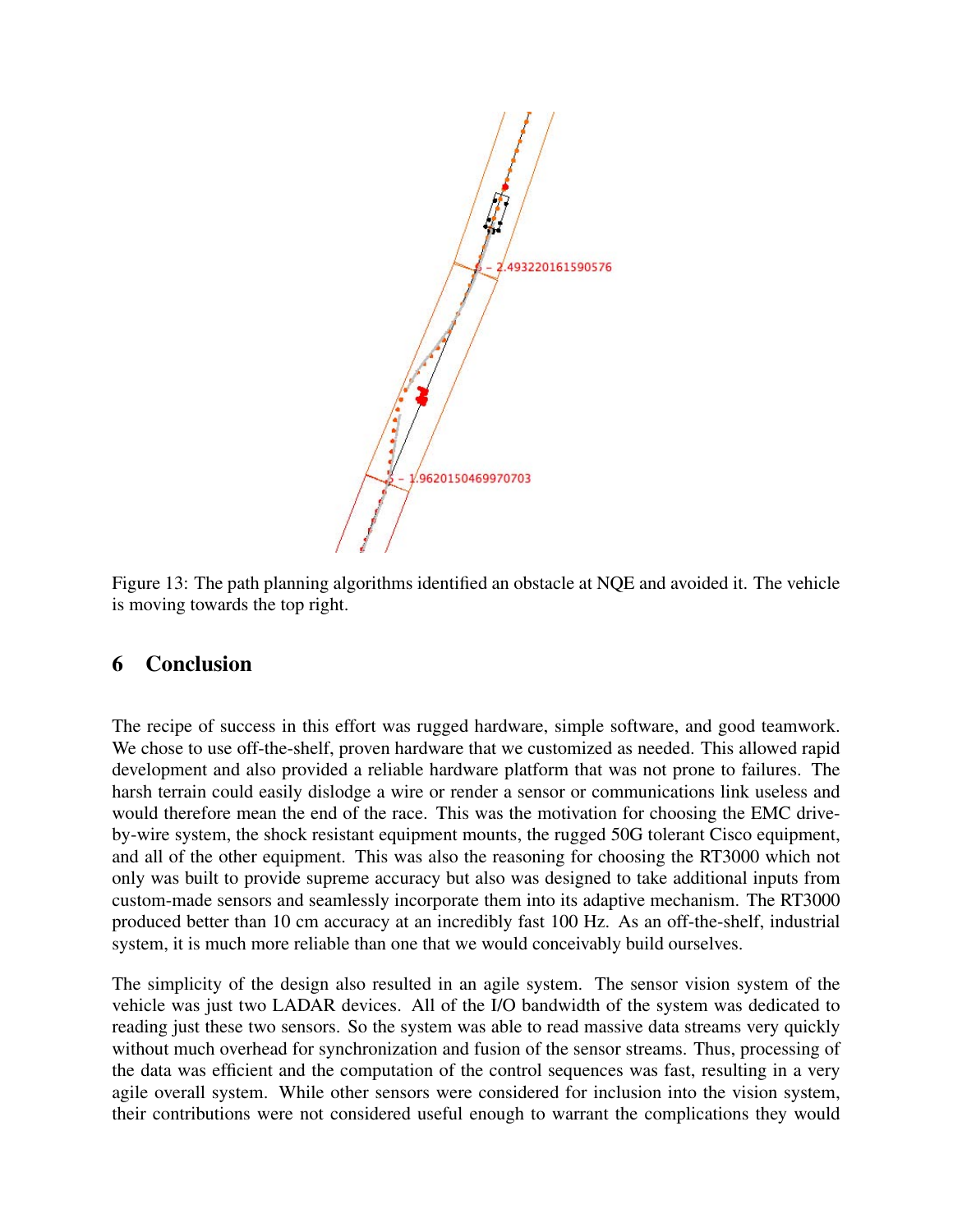

Figure 14: Kat-5 shows that she is capable of planning a path that can handle slaloming around obstacles. The vehicle is moving towards the top left.

have added to the sensor fusion algorithms.

The choice of Java was also a good one since the development, monitoring, and testing were all profoundly quick and produced code that was thoroughly validated before it even went into testing. On another note, because of the portability of Java byte code, if we had to change our computing grid architecture or even switch a PC with a Mac or add a new one of either platform to the overall system it would not be any problem. The choices we made were well validated since the vehicle endured the entire course well within the time limit and with only about 7 gallons of gas. We did not win the race but participating in it was very rewarding as it validated our choices and methods. Indeed, we like to think that reaching the finish line after 132 miles of autonomous driving in the desert was not just beginner's luck but rather the result of our simple design methods, good decisions, and good system integration.

# 7 Acknowledgment

This project was entirely financed and supported by The Gray Insurance Company, Inc.

# References

- [Aström and Wittenmark, 1995] Aström, K. J. and Wittenmark, B. (1995). *Adaptive Control.* Addison Wesley Lognman, Reading, Massachusetts, second edition.
- [Berglund et al., 2003] Berglund, T., Jonsson, H., and Soderkvis, I. (2003). An obstacle-avoiding minimum variation b-spline problem. In *2003 International Conference on Geometric Modeling and Graphics (GMAG'03)*, page 156.